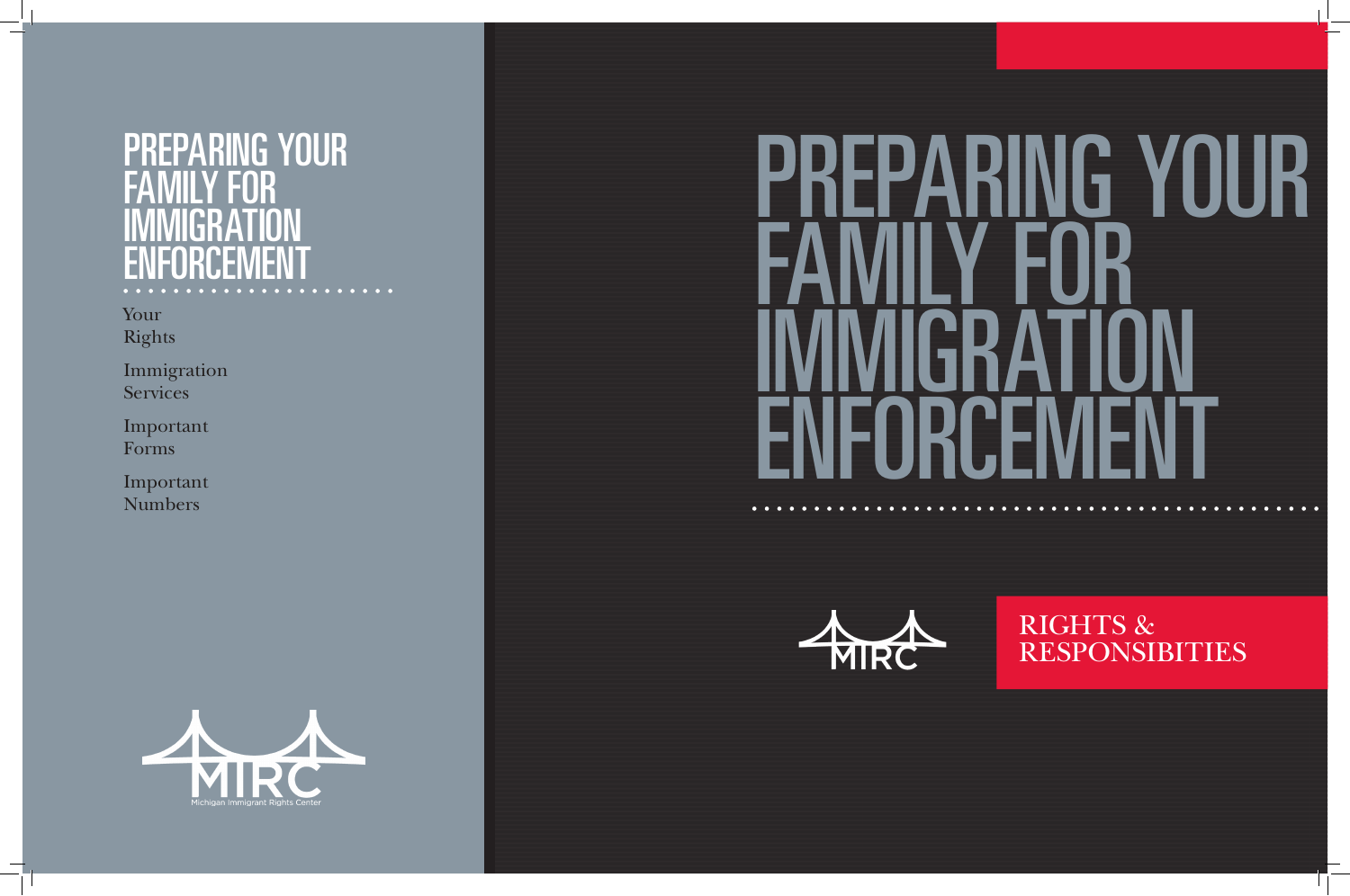# PREPARING YOUR FAMILY FOR IMMIGRATION ENFORCEMENT

RIGHTS & RESPONSIBILITIES

#### **BEFORE A RAID**

Make An Emergency Plan 2

#### **DURING A RAID**

- What To Do During A Raid 3
- What To Do If Immigration Comes To Your House 4
- What To Do If Immigration Comes To Your Place Of Work 4
- What To Do If Immigration Detains You In A Public Place 4

#### **AFTER A RAID**

- If You Are Arrested 5
- 6 Important Information About Detention By I.C.E.
- 7 Your Rights In Detention

#### **APPENDIX A |** IMMIGRATION LEGAL SERVICES PROVIDERS

Immigration Legal Services Providers 9

#### **APPENDIX B |** IMPORTANT FORMS

- 11 Instructions About Filling Out Power Of Attorney
- 12 Power Of Attorney For Childcare
- 13 Information On Important Telephone Numbers
- 14 Important Family Records
- 15 How To Register Your U.S. Born Children In Mexico
- 16-17 Medical Information And Family Identification
	- Contacts For Legal Problems, Identity Theft And Fraud 18
	- Emergency Attention For Pets 19

#### **APPENDIX C |** IMPORTANT NUMBERS

- 21 Information For Detained Immigrants
- List Of Consulates 22
- Detention Centers List And Information 23-28

#### **APPENDIX D |** KNOW YOUR RIGHTS CARD

Know Your Rights Card 30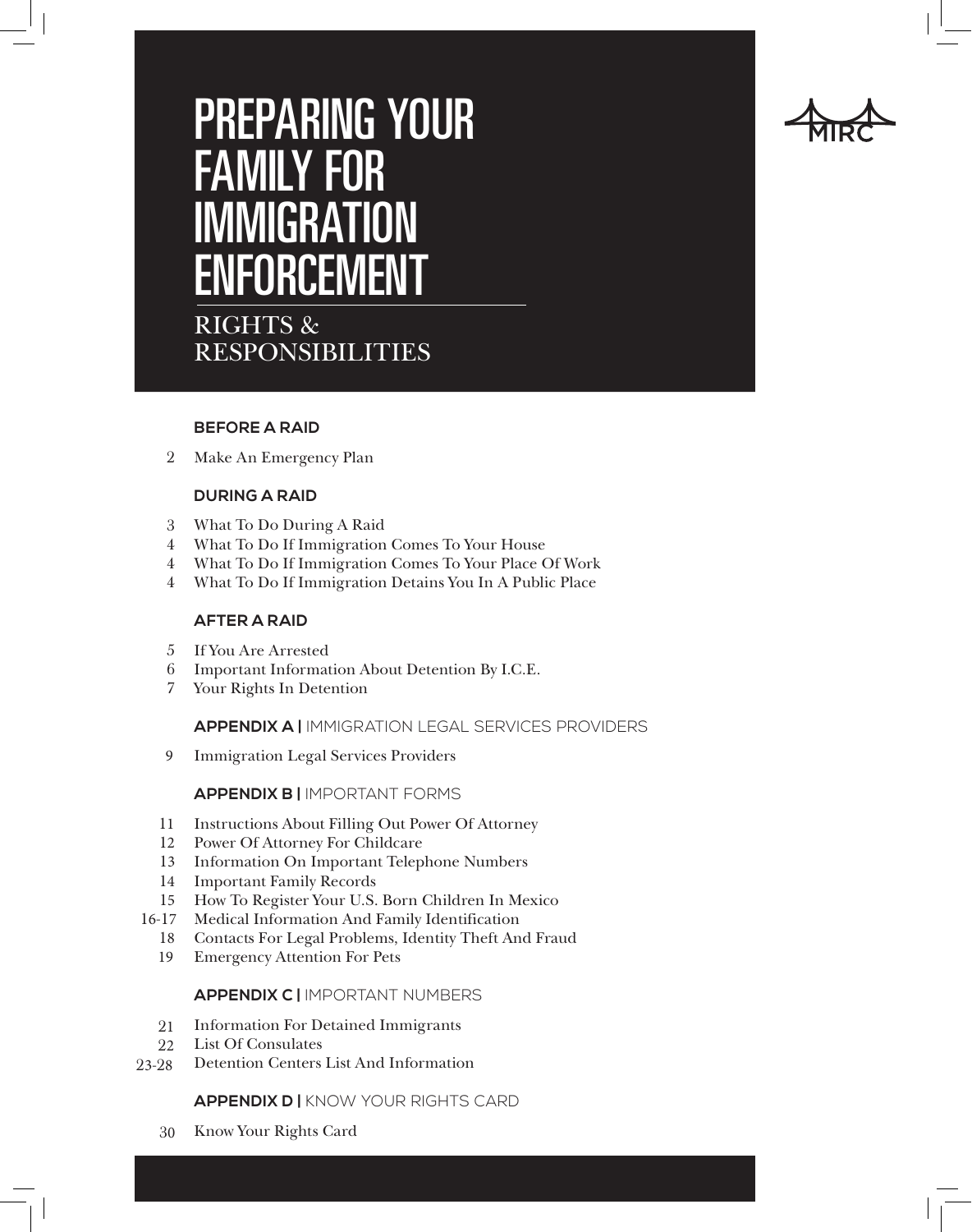# **BEFORE AN IMMIGRATION RAID**

## **DEVELOP AN EMERGENCY RESPONSE PLAN**

• **Keep all of your important documents in an easily accessible place. Make copies of these documents for a family member or close friend to keep in case of emergency.** *- Passport -Birth Certificate -Marriage License -Properties Title -All immigration documents, including "A" number*  • **Speak with a non-profit immigration lawyer to assess your individual immigration situation (see APPENDIX A for a list).** *-Always have the number or card of a respected legal service provider or immigration lawyer in case of emergency. -Your family should also have these numbers.*  • **Have an emergency plan at your place of work.** *-Ask if your coworkers are willing to stay silent and ask to speak with a lawyer in the event that immigration comes to your workplace. -If your workplace has a union, speak with the union representative to better learn how to prepare in case of a raid.*  • **Have a plan to protect your family.** *-Prepare a "Power of Attorney" form to ensure the proper care of your children with a relative or family friend in case you are detained. -This is very important, and in an emergency, would allow for a close friend or family member to care for your children rather than them being placed into the foster care system (see APPENDIX B)*. *-Obtain a valid passport for your children. -If your child is a citizen of the United States, obtain a passport for them as soon as possible. They will need this to travel outside of the country. -If your child is not a citizen of the U.S., obtain a passport from their birth country. You can get this from your country's consulate (see APPENDIX C). -Register your child as a citizen of your home country at that country's consulate so you do not have problems in that country once you arrive. -For example, in some countries, children that are not registered cannot attend school. See p. 16 for info on how to register your U.S. born children in Mexico.* 

## **HAVE A PLAN TO PROTECT YOUR FAMILY!**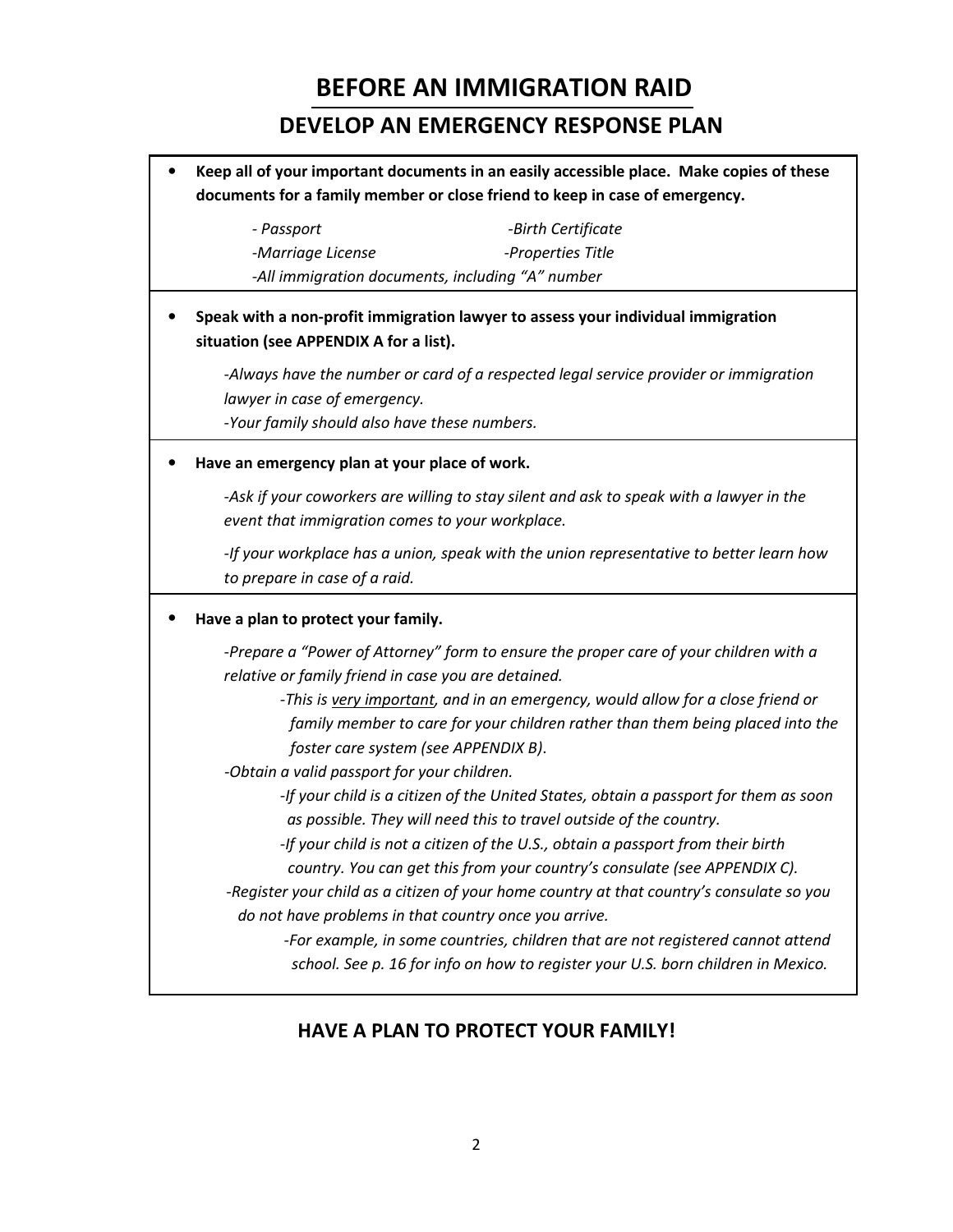# **DURING A RAID**

## **WHAT TO DO DURING A RAID**



# **ABOVE ALL**

# DO NOT SHOW FALSE DOCUMENTS AND DO NOT LIE!!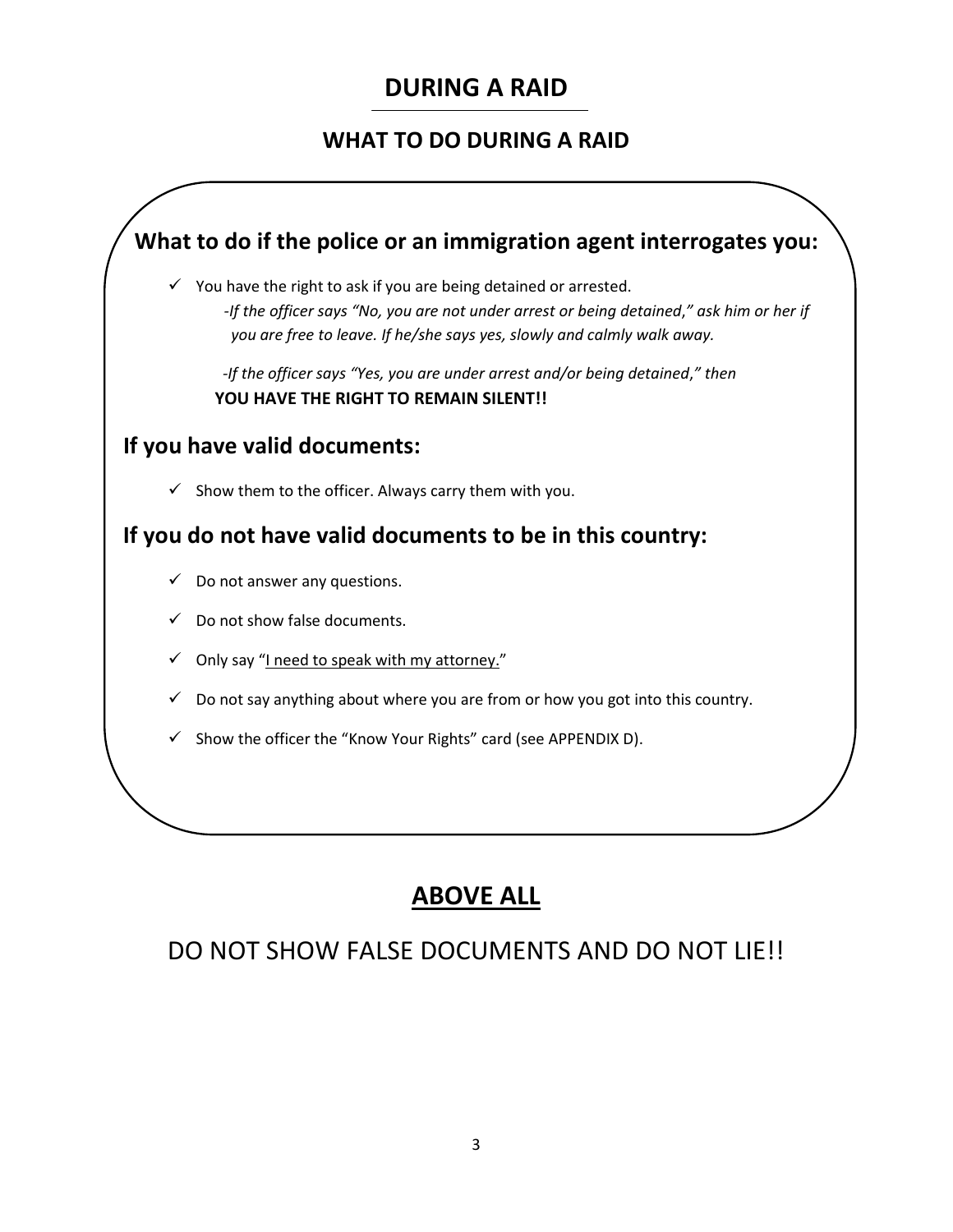## **WHAT TO DO IF IMMIGRATION COMES TO YOUR HOUSE:**

#### • **If the police, immigration agent, or other government agent tries to enter your house:** - *Do NOT open the door!!* -*It is very important to ask them if they are the police or immigration*. *(Sometimes, immigration agents will say they are the police, so ask them very specific questions)*  - *If it is immigration, they are not allowed to enter for any reason unless you open the door or give them permission to enter***.** *-Even if you only open the door, but do not explicitly give permission to enter, the agent might say that by opening the door you gave consent to enter. -Or if Immigration has a criminal warrant*.  $\blacktriangleright$  *If it is the police, they need a "Search Warrant" to enter your house. -A search warrant is a signed paper by a judge that authorizes the officer to enter your house. -The warrant should say in detail who the person is that the officer is looking for*. *- If they have an arrest warrant but not a search warrant, they are not legally able to enter your house.*  • **If an officer enters your home:** -*Write down the names and badge numbers of the officers*. *-Tell them that you have not given them consent for a search*. *-Take down the names, address, and numbers of anyone who is present*. • **Do not run –** *It is not safe*.

# **WHAT TO DO IF IMMIGATION COMES TO YOUR PLACE OF WORK:**

#### • **STAY CALM**

- *Do not run!*
- *It is not safe to run*.
- **In order to enter your workplace, the officer must have a warrant from a judge or permission from your boss.**

## **WHAT TO DO IF IMMIGRATION STOPS YOU IN PUBLIC:**

- **If they stop you in the street:**
	- *They must have proper order/warrant to do so; ask to see it.*
	- *-Or they have to have reasonable suspicion that you are not in this country legally*.

# **REMEMBER:**

**You have the right to remain silent. Do not say anything about your immigration status or where you were born. If you have valid immigration documents, show them.**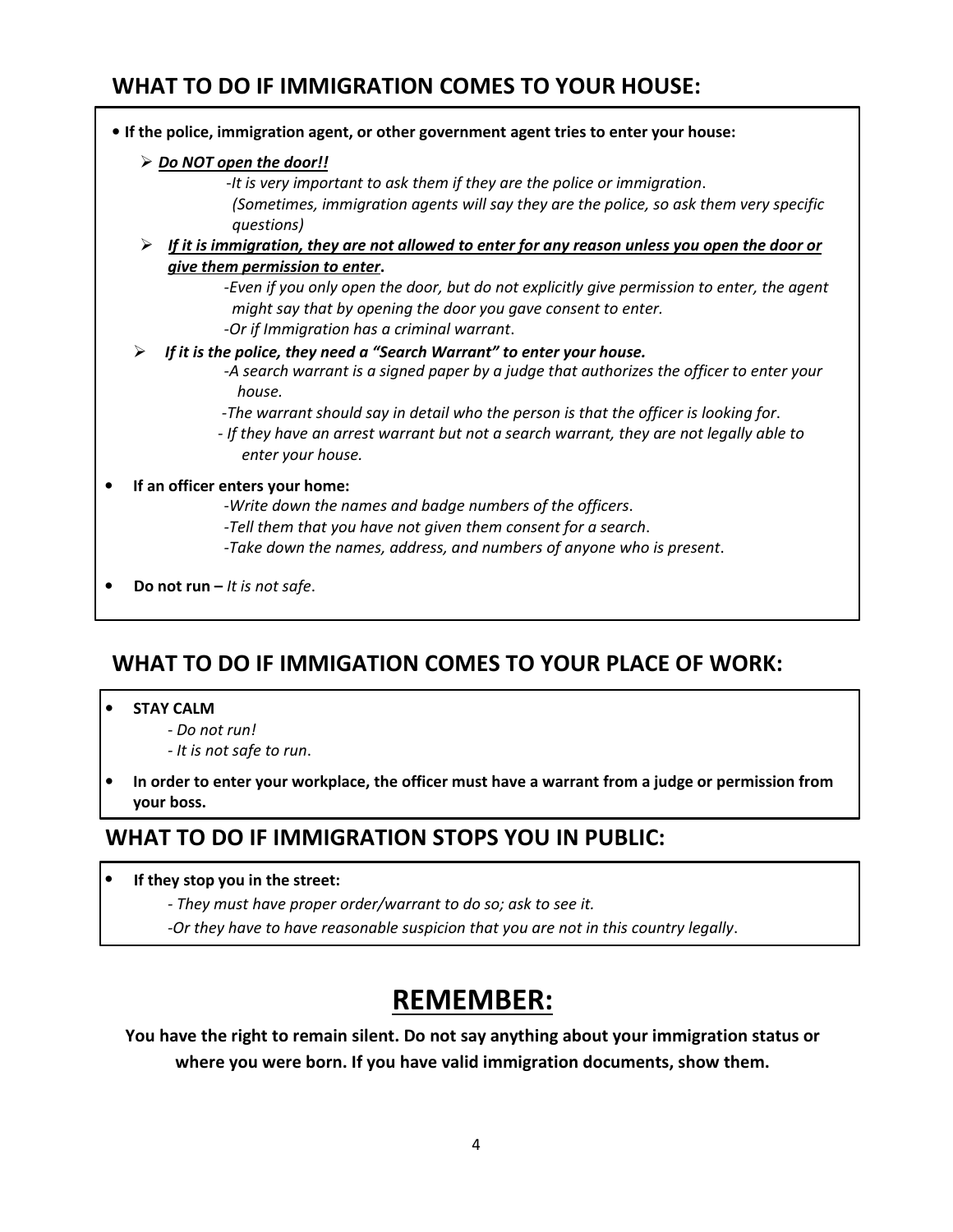# **AFTER A RAID**

### **IF YOU ARE ARRESTED**

#### • **Find out who has arrested you.**

-*Write down the names of the officers and their organizations (FBI, ICE, CBP, etc.). -Write down badge numbers (on uniform) and vehicle license plate numbers.* 

• **Do not sign any documents you do not understand before speaking with an attorney.**

 *-It's possible that the agents will try to pressure you to sign something.*  *-Do not let them pressure you. They could be trying to get you to sign something that renounces your right to appear before an immigration judge.* 

#### • **Contact your lawyer or a family member.**

 *-You have the right to call someone after your arrest. -Memorize the number of your lawyer, family member, or union representative. -Contact them immediately.* 

#### • **Contact your consulate.**

*-You have the right to contact the consulate of your native country to request*  *assistance.* 

 *-You have the right to tell the agent to inform the consulate of your arrest.* 

 *-The consulate can help you find an attorney.* 

*-The consulate may also offer to contact your family.* 

#### • **Apply for bail.**

*-Apply for bail while in immigration custody, even if the agent says it is not suitable. -You must be able to show that you are not going to flee and are not a danger to the community.* 

#### **DO NOT SIGN ANYTHING YOU DO NOT UNDERSTAND BEFORE CONSULTING WITH A LAWYER!**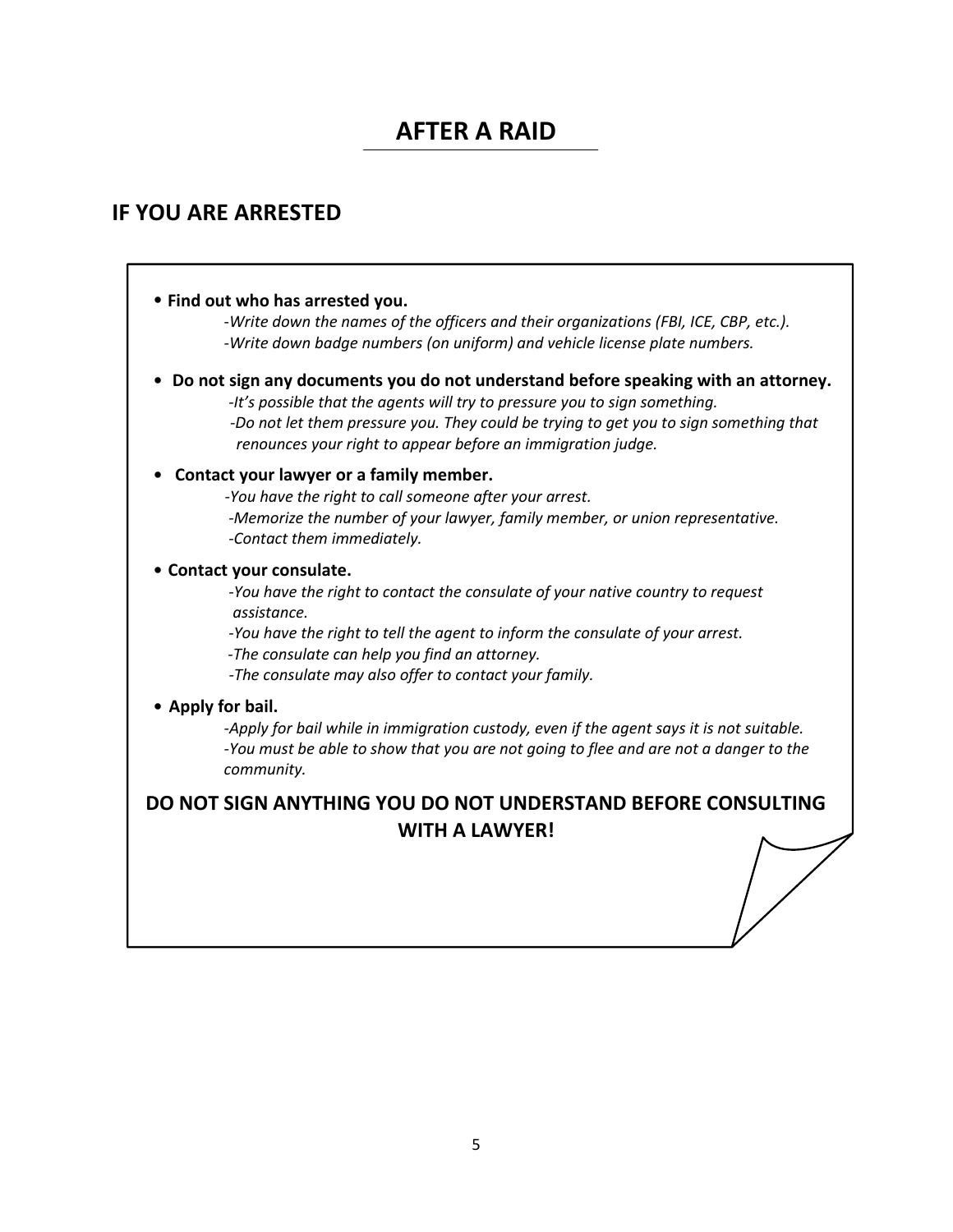# **AFTER A RAID**

## **IMPORTANT INFORMATION ABOUT IMMIGRATION DETENTION**



#### **NOTE about BONDS:**

The 48 hours ICE has to pick up a detained individual under an immigration detainer begins to run either once the individual pays the bond for an underlying criminal charge or otherwise would have been released from state custody. Therefore, it is possible that ICE can still pick that individual up after they have paid the local/state bond, and that the time in immigration custody will not count towards a sentence. If possible, consult with an attorney as soon as possible after being detained to assess whether it is a good strategy to pay the local bond. Don't take advice from clerks or jail staff about this.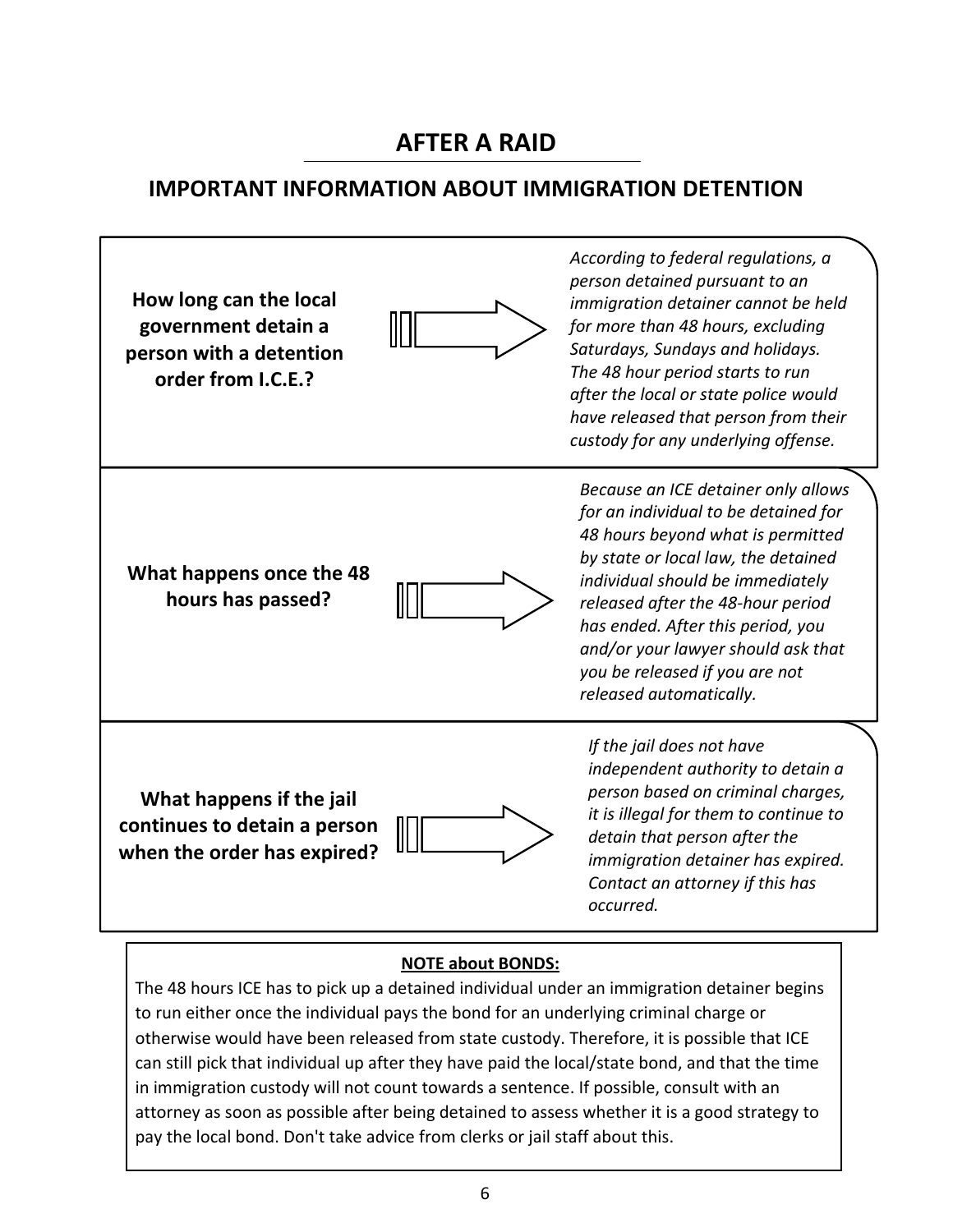# **AFTER A RAID**

## **YOUR RIGHTS WHILE IN DETENTION**

# **YOU HAVE THE RIGHT:**

| $\checkmark$ Not to sign declarations or documents, particularly the ones you do not                                                                                  |
|-----------------------------------------------------------------------------------------------------------------------------------------------------------------------|
| understand.<br>-Especially those that renounce your right to a trial before a judge.<br>-If necessary, say that you would like to speak with a lawyer before signing. |
| $\checkmark$ Not to offer information about your immigration status.<br>-What you say can be used against you later                                                   |
| $\checkmark$ To contact your consulate.                                                                                                                               |
| $\checkmark$ To make a call after you have been detained.<br>-Memorize the number of your lawyer or a family member.<br>-Call them immediately.                       |
| $\checkmark$ To ask for a bond.<br>-You always should ask for a bond hearing.                                                                                         |
| To have an interpreter at your first hearing if you do not speak English.                                                                                             |
| For more information about detention see APPENDIX C                                                                                                                   |
|                                                                                                                                                                       |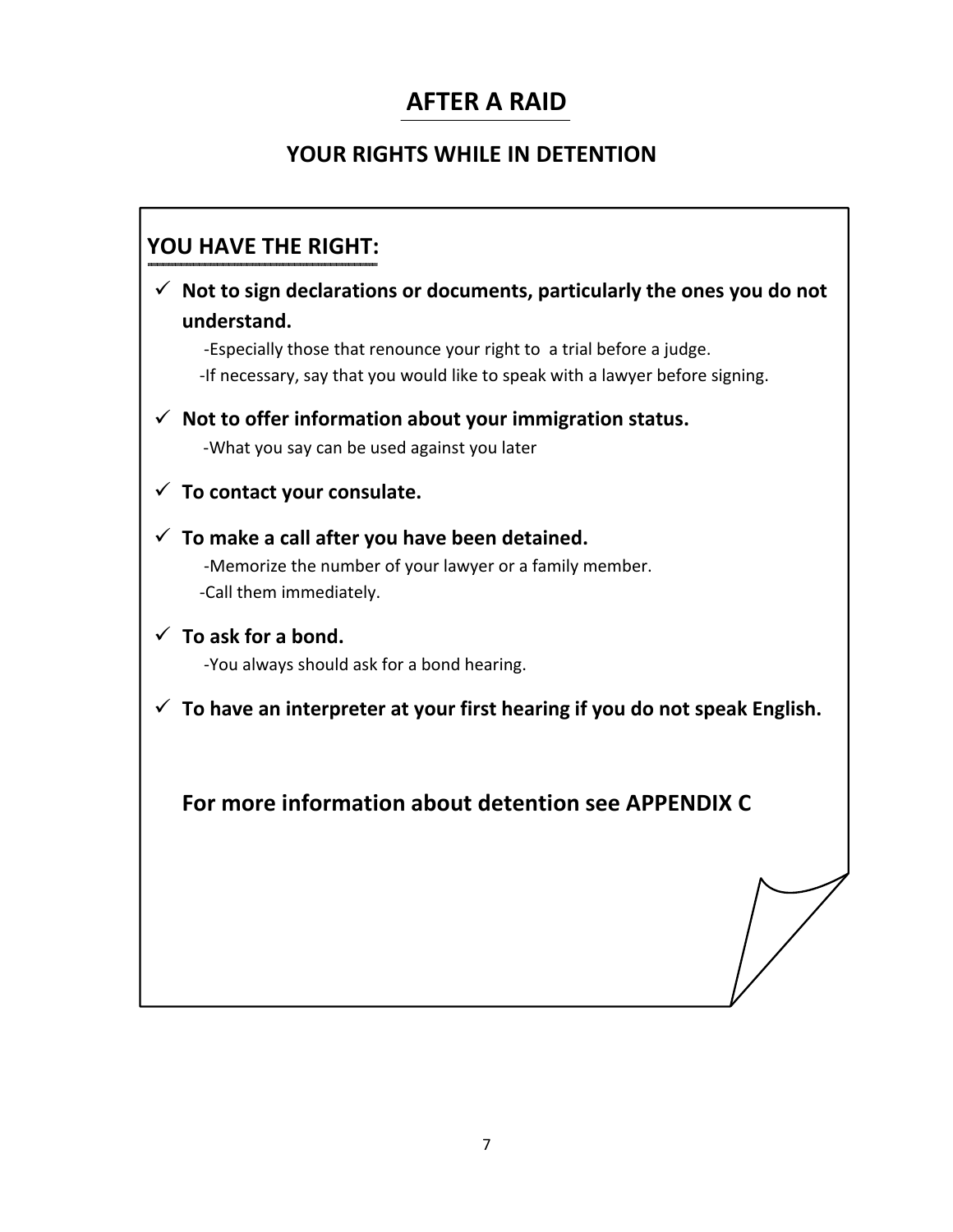# **APPENDIX A.**

# **NON-PROFIT IMMIGRATION LEGAL SERVICES PROVIDERS**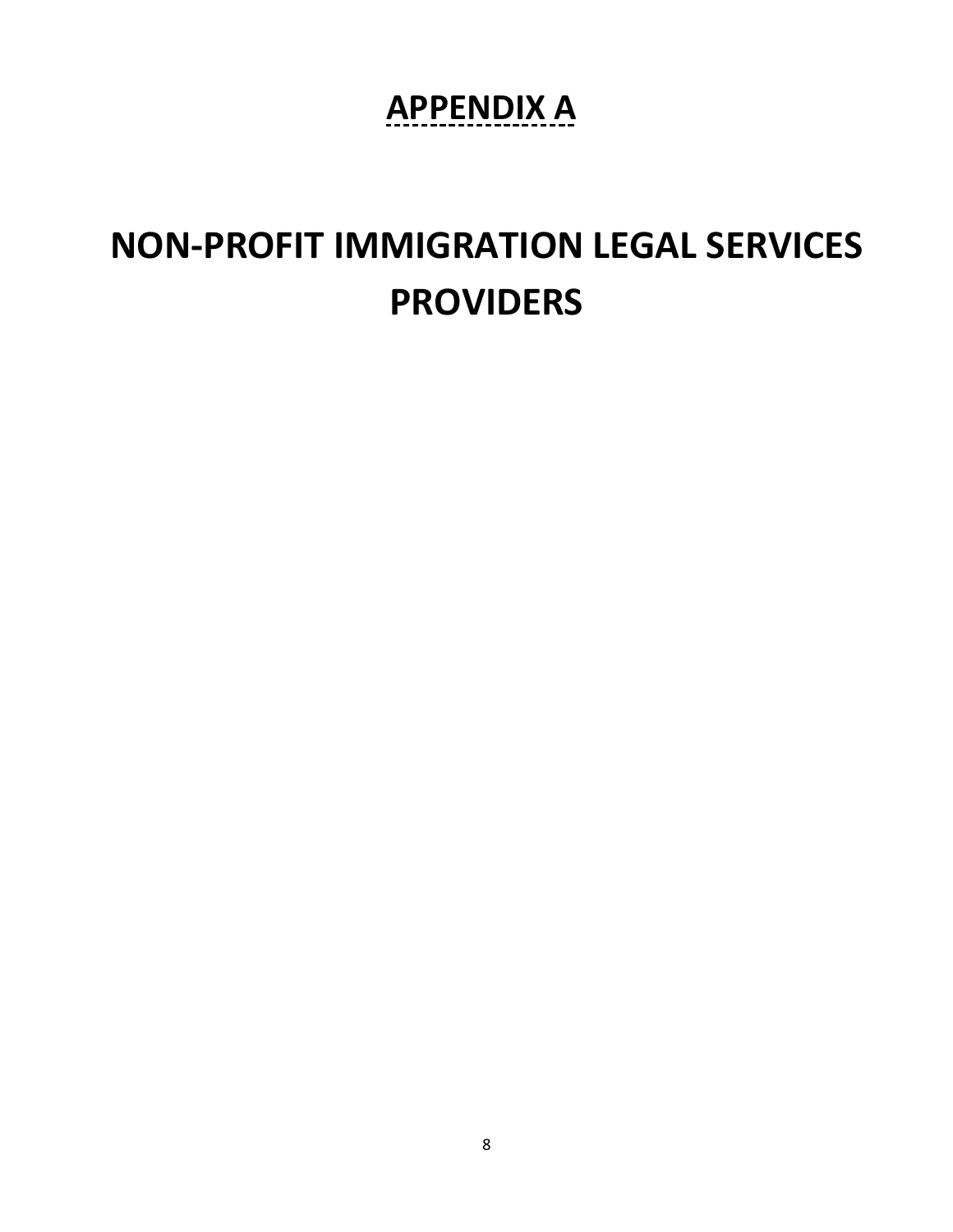#### **List of Non-profit Immigration Legal Services Providers**

*It's recommended that you speak with these organizations before you have problems with Immigration to assess your personal situation and to see if there are remedies in case you are detained.* 

#### **Organizations that do family-based petitions and Deferred Action (DACA) applications but not deportation defense:**

- Diocese of Grand Rapids: 213 Sheldon Blvd SE
- Hispanic Center of Western Michigan: 1204 Grandville Ave SW (616) 742-0200 Grand Rapids, MI 49503
- Diocese of Kalamazoo: 215 N. Westnedge Ave

(616) 551-4746 Grand Rapids, MI 49503-4513 (269) 385- 1019 Kalamazoo, MI 49007

#### **Organizations that do a variety of immigration cases including deportation defense:**

- St. Vincent Catholic Charities: 2800 West Willow St (517) 323-4734 Lansing, MI 48917
- Justice for Our Neighbors: (616) 301-7461 207 Fulton St East Grand Rapids, MI 49503 (734)) 422-0149 Newburg United Methodist Church 36500 Ann Arbor Trail Livonia, MI 48150
- Freedom House (help with asylum cases within a year of your arrival): (313) 964-4320 2630 West Lafayette Blvd Detroit, MI 48216
- Wayne State Immigration and Asylum Clinic (help with asylum cases): (313) 577-3933 471 Palmer St Detroit, MI 48202
- University of Detroit Mercy Immigration and Asylum Clinic: (313) 596-9456 651 East Jefferson Ave
- International Institute of Metro Detroit: 111 East Kirby St (313) 871-8600 Detroit, MI 48202
- (517) 323-7002, Ext 124 416 N Cedar St
- Lighthouse Immigrant Advocates: (616) 298-8984

Detroit, MI 48226

• Telamon Corporation: Patricia Carmona, BIA Accredited Rep. Lansing, MI 48912

- 610 Butternut Dr., Ste. 100 Holland, MI 49424
- Michigan Immigrant Rights Center:  $3030 S. 9<sup>th</sup> St$ , Ste 1B (734) 239-6863 Kalamazoo, MI 49009 1-800-968-4046 (For farmworkers only)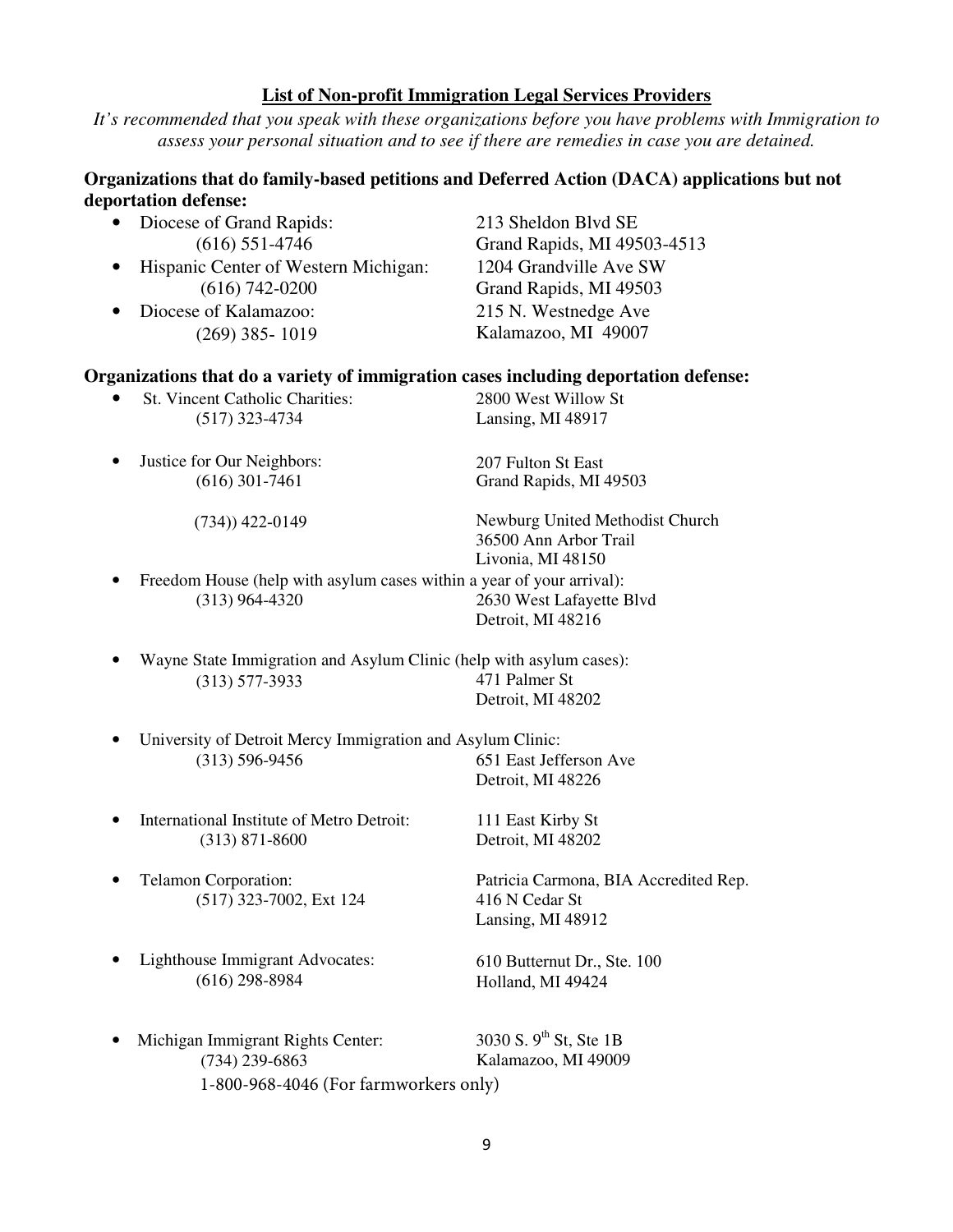# APPENDIX **B.**

# **IMPORTANT FORMS**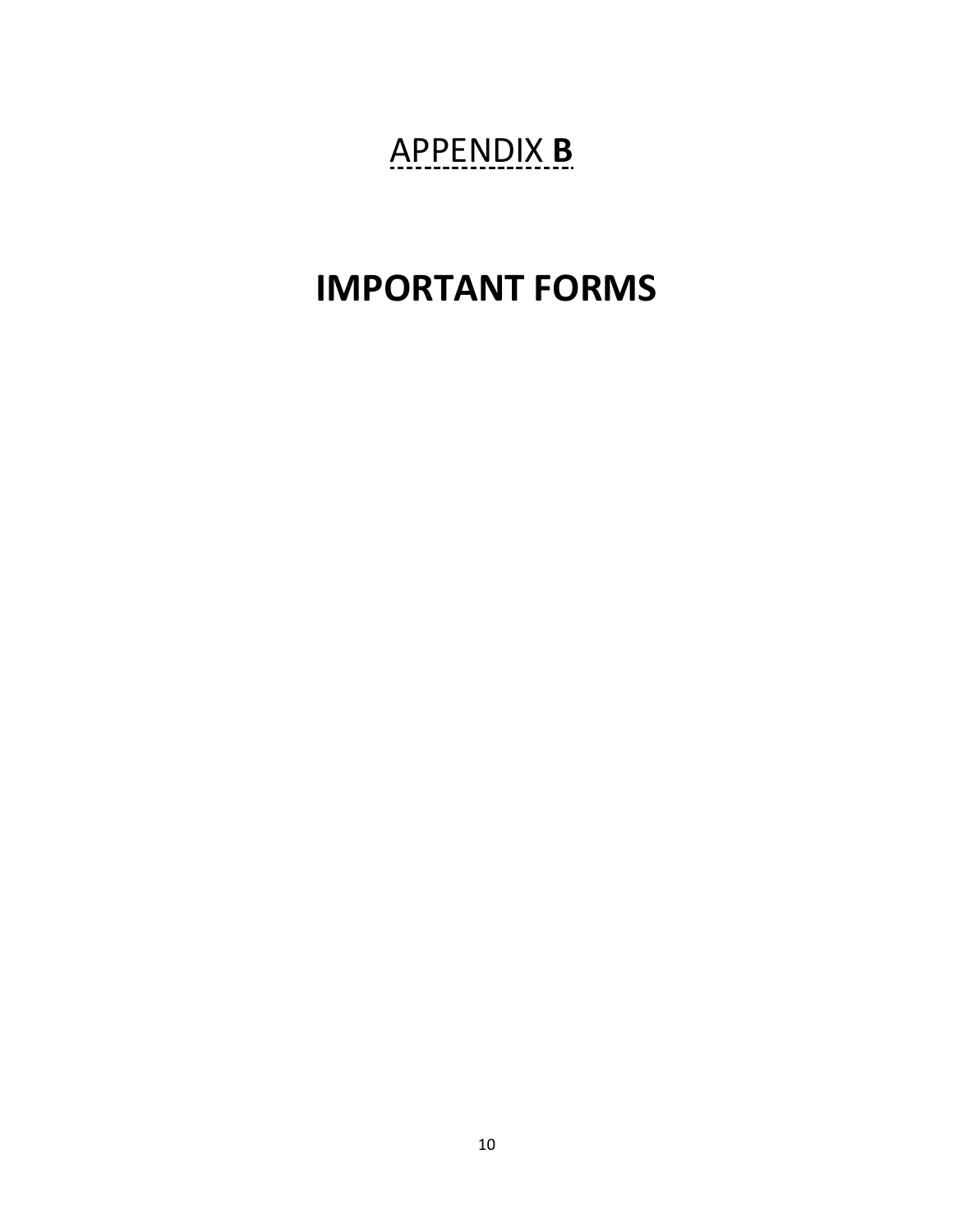#### **POWER OF ATTORNEY FORM: Instructions for how to fill it out .**

The parent or legal guardian should fill out this form to give a third party general power to make the majority of decisions and to do the majority of things that a parent would do for their child.

- 1. You should make copies of this form once it is signed. Use the copies whenever possible in order to protect the original.
- 2. The form should be signed by the mother or father with legal custody or the legal guardian.
- 3. The mother or father has to sign the form in front of a notary public. You can ask jail staff to help find the notary in the jail. Every bank has a notary public. You should not have to pay a high fee.
- 4. These forms do not last more than 180 days under the delegation laws of parental powers in the state of Michigan. If you sign the power of attorney in advance, you will have to re-sign it if it is expired when you need it.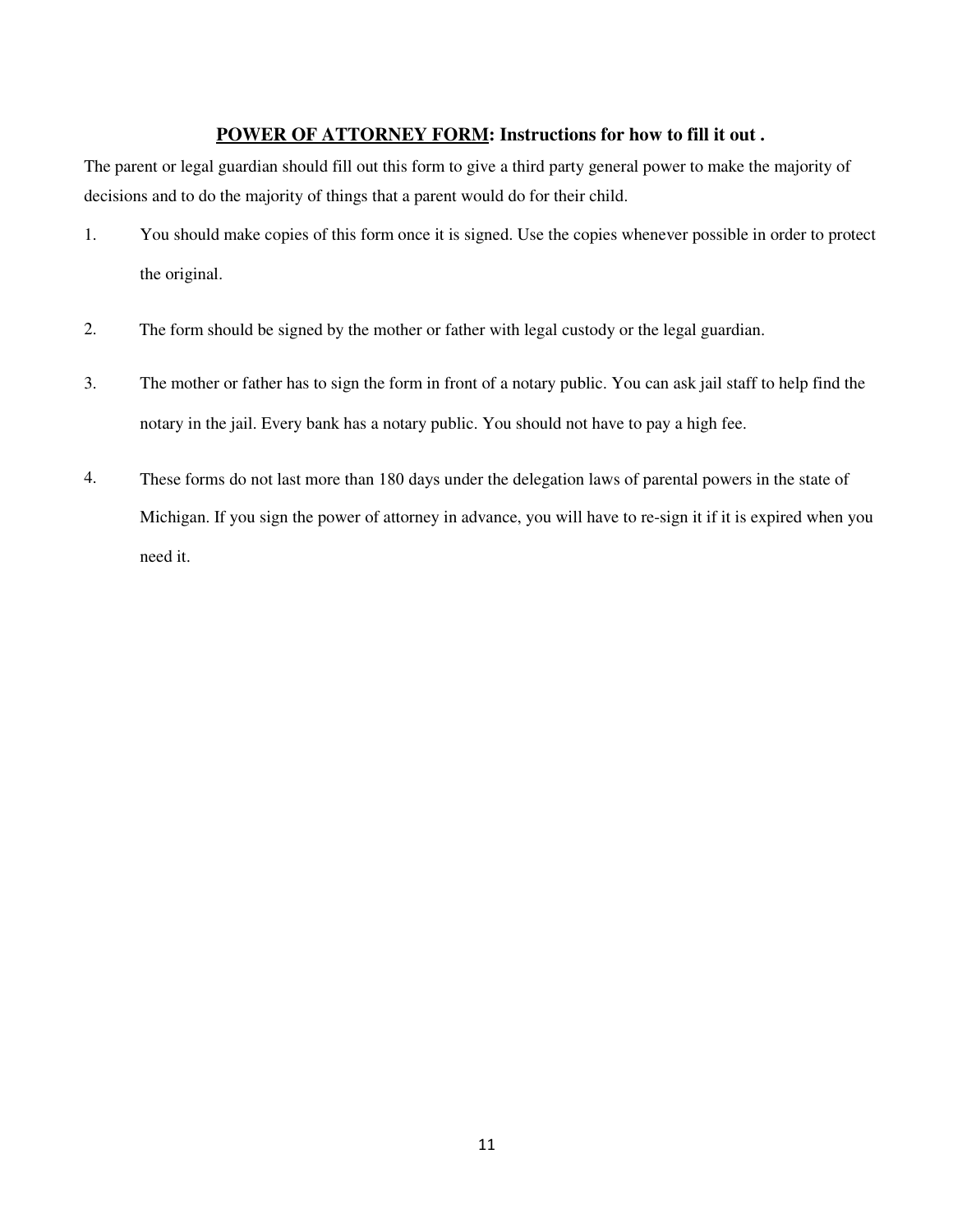#### **DELEGATION OF PARENTAL AUTHORITY CONSENT OF CARE OF MY CHILD**

| (1)                                                                                                        |                        |                                                             |                                                                                                                        |
|------------------------------------------------------------------------------------------------------------|------------------------|-------------------------------------------------------------|------------------------------------------------------------------------------------------------------------------------|
|                                                                                                            |                        |                                                             | $\frac{1}{\text{me}}$ , Date of Birth $\frac{1}{\text{Child's Birthdate}}$ , pursuant to MCL 700.5103, delegate        |
|                                                                                                            | Child's Name           |                                                             |                                                                                                                        |
|                                                                                                            |                        |                                                             | all parental powers regarding care of my minor child, including but not limited to the right to seek                   |
|                                                                                                            |                        |                                                             | medical, dental, or psychological care and to enroll the minor child in school to:                                     |
|                                                                                                            | New Custodian's Name   |                                                             |                                                                                                                        |
| (2)                                                                                                        |                        |                                                             | The express purpose of this power is to allow the agent to do all things necessary to ensure the safe                  |
|                                                                                                            |                        |                                                             | and efficient care of my child, and to do all things necessary for his or her care. The reason for this                |
|                                                                                                            |                        | placement is not for educational purposes.                  |                                                                                                                        |
| (3)                                                                                                        |                        |                                                             | This Power of Attorney does not confer upon ______________________________the power to consent<br>New Custodian's Name |
|                                                                                                            |                        | to marriage or the power to release the minor for adoption. |                                                                                                                        |
| (4)<br>This Power of Attorney shall be effective for a period no longer than 180 days, after which time it |                        |                                                             |                                                                                                                        |
|                                                                                                            |                        | may be renewed by the undersigned.                          |                                                                                                                        |
| (5)                                                                                                        |                        |                                                             | The power granted by this document may be revoked at any time at the direction of                                      |
|                                                                                                            | Parent's Name          |                                                             |                                                                                                                        |
|                                                                                                            |                        |                                                             | Parent's Signature                                                                                                     |
|                                                                                                            |                        |                                                             |                                                                                                                        |
| County of                                                                                                  | State of Michigan ) ss |                                                             |                                                                                                                        |
|                                                                                                            |                        |                                                             |                                                                                                                        |
|                                                                                                            |                        | Signature                                                   |                                                                                                                        |
|                                                                                                            |                        |                                                             |                                                                                                                        |
|                                                                                                            |                        |                                                             | Notary Public, State of Michigan, County of __________                                                                 |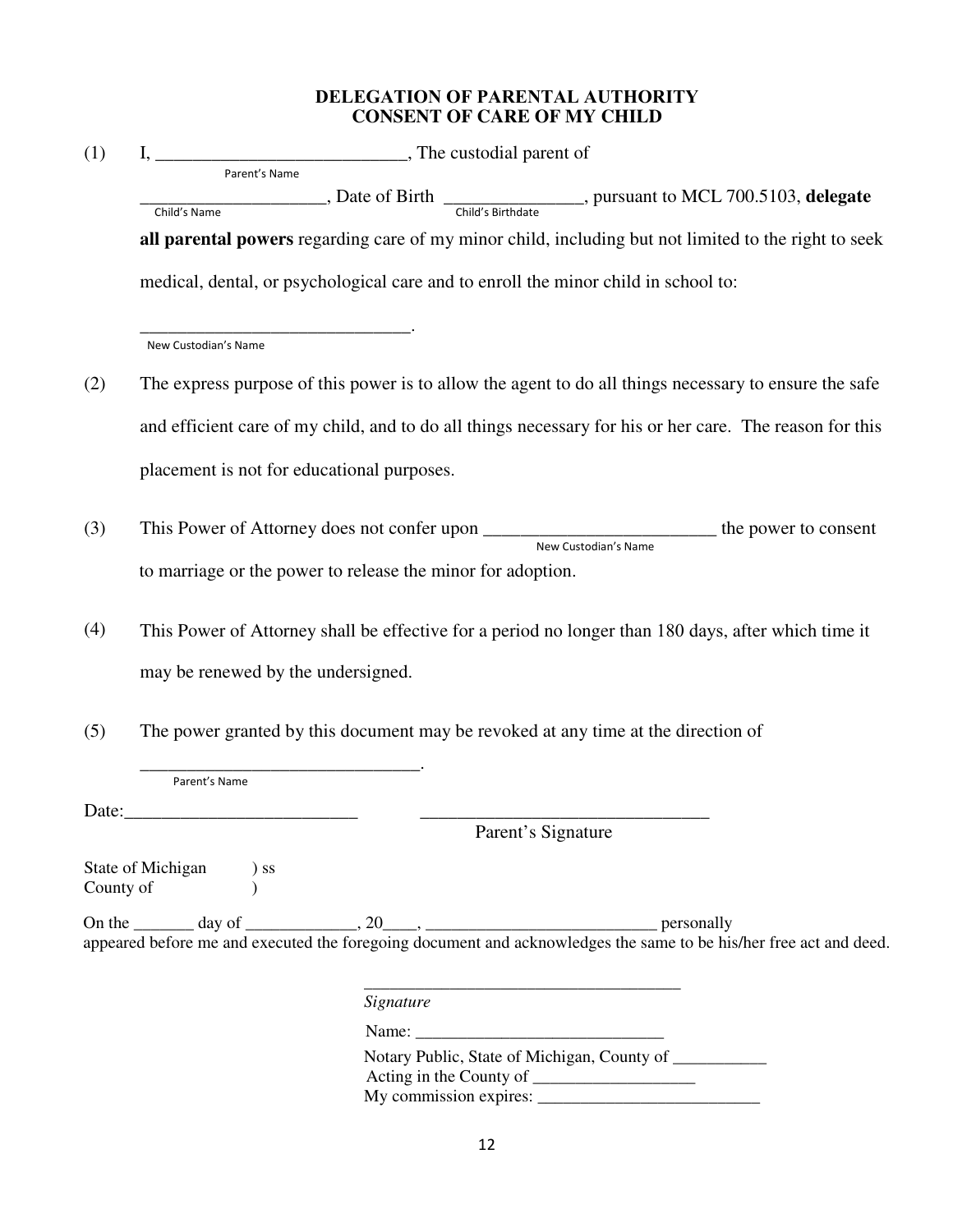|                                                 | <b>Important Telephone Numbers</b>   |  |
|-------------------------------------------------|--------------------------------------|--|
|                                                 | and Information                      |  |
| <b>Emergency: In case of serious emergency-</b> | <b>Insurance Information:</b>        |  |
| <b>CALL 911</b>                                 | <b>Health Insurance</b>              |  |
|                                                 | Company:                             |  |
| Police Department:                              | Phone Number:                        |  |
| Fire Department:                                | Policy Number:                       |  |
| Consulate of my country:                        | <b>Car Insurance</b>                 |  |
| Family/Important Contacts in the U.S.           | Company:                             |  |
| Name:                                           | Phone:                               |  |
| Home Phone:                                     | Policy Number:                       |  |
| Cell Phone:                                     | Car 1:                               |  |
| Work:                                           | VIN #/Plate #:                       |  |
| Relationship:                                   | Car2:                                |  |
| Name:                                           | VIN #/Plate #:                       |  |
| Home Phone:                                     | <b>Home Insurance</b>                |  |
| Cell Phone:                                     | Company:                             |  |
| Work:                                           | Phone:                               |  |
| Relationship:                                   | Policy Number:                       |  |
| <b>Family/Important Contacts in my Country</b>  | <b>Important Medical Information</b> |  |
| Name:                                           | <b>Doctor Name:</b>                  |  |
| Home Phone:                                     | Phone:                               |  |
| Cell Phone:                                     | <b>Dentist Name:</b>                 |  |
| Work:                                           | Phone:                               |  |
| Relationship:                                   | <b>Pediatrician's Name:</b>          |  |
| Name:                                           | Phone:                               |  |
| Home Phone:                                     | Hospital:                            |  |
| Cell Phone:                                     | Phone:                               |  |
| Work:                                           | Pharmacy:                            |  |
| Relationship:                                   | Phone:                               |  |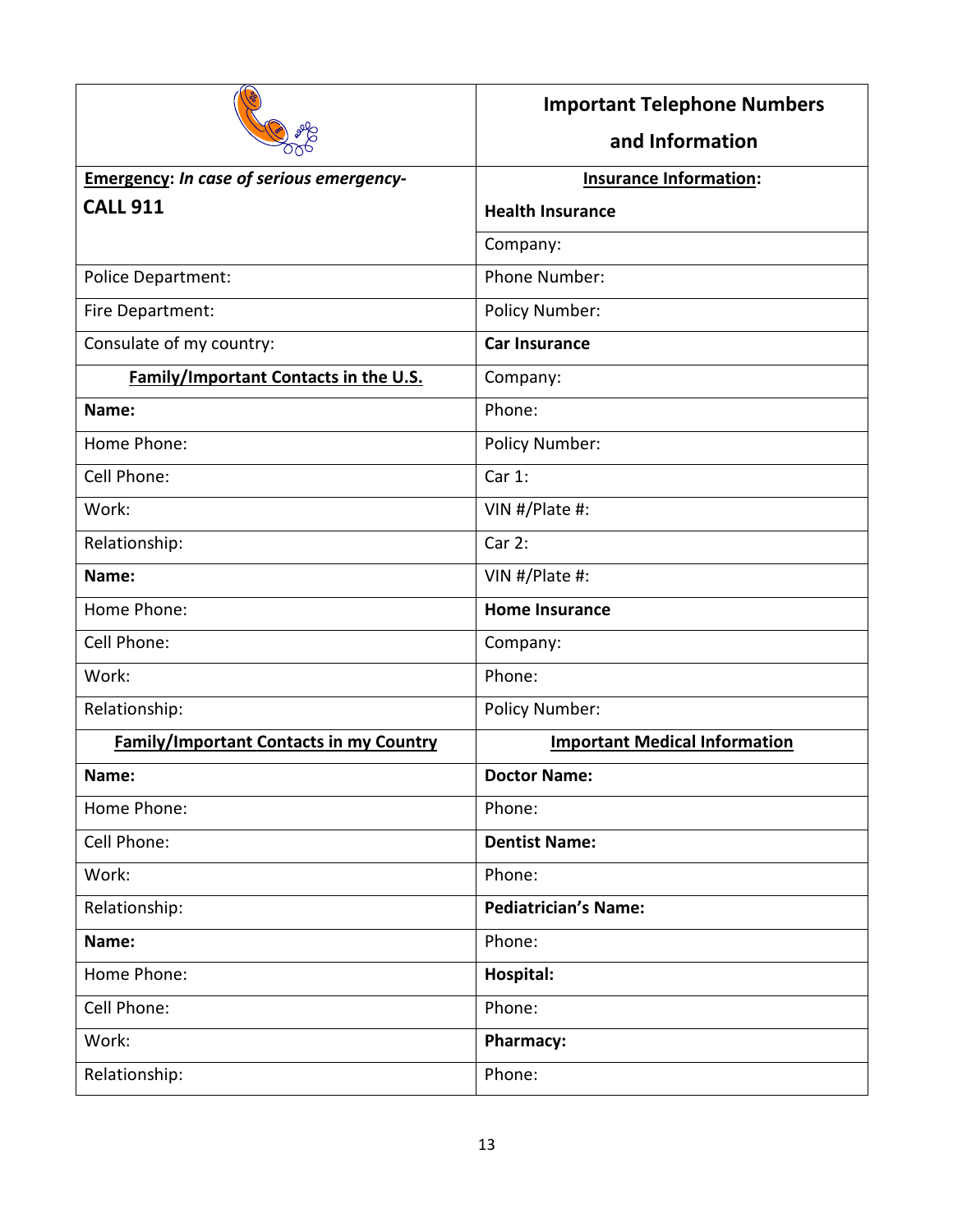|                                                  | <b>Important Family Records</b>                 |  |
|--------------------------------------------------|-------------------------------------------------|--|
|                                                  | Use this form in order to have all important    |  |
|                                                  | information in the same place. Put originals of |  |
|                                                  | each document in a safe place (e.g. lock box).  |  |
| <b>Important Work Numbers</b>                    | <b>Important School/Daycare Numbers</b>         |  |
| <b>Employer #1</b>                               | School #1                                       |  |
| Name:                                            | <b>Name of Child:</b>                           |  |
| Phone:                                           | Name of School:                                 |  |
| Supervisor:                                      | Name of Teacher:                                |  |
| Date Started:                                    | Phone:                                          |  |
| Union Rep:                                       | <b>School ID Number:</b>                        |  |
| Phone:                                           | <b>Name of Child:</b>                           |  |
| <b>Employer #1</b>                               | Name of Teacher:                                |  |
| Name:                                            | School ID Number:                               |  |
| Phone:                                           | School #2                                       |  |
| Supervisor:                                      | <b>Name of Child:</b>                           |  |
| Date Started:                                    | Name of School:                                 |  |
| Union Rep:                                       | Name of Teacher:                                |  |
| Phone:                                           | Phone:                                          |  |
| <b>Important Information about your Vehicles</b> | <b>School ID Number:</b>                        |  |
| <b>Vehicle 1 Make/Model:</b>                     | <b>Name of Child:</b>                           |  |
| Plate #:                                         | Name of Teacher:                                |  |
| $VIN/ID$ #:                                      | School ID Number:                               |  |
| Car Loan:                                        | <b>Social Security #/ITIN</b>                   |  |
| Insurance:                                       | Name:                                           |  |
| <b>Vehicle 2 Make/Model:</b>                     | Number:                                         |  |
| Plate #:                                         | Name:                                           |  |
| $VIN/ID$ #:                                      | Number:                                         |  |
| Car Loan:                                        | Name:                                           |  |
| Insurance:                                       | Number:                                         |  |
| Attach a copy of each vehicles registration and  | Attach a copy of each social security card.     |  |
| insurance and a photograph of each vehicle.      |                                                 |  |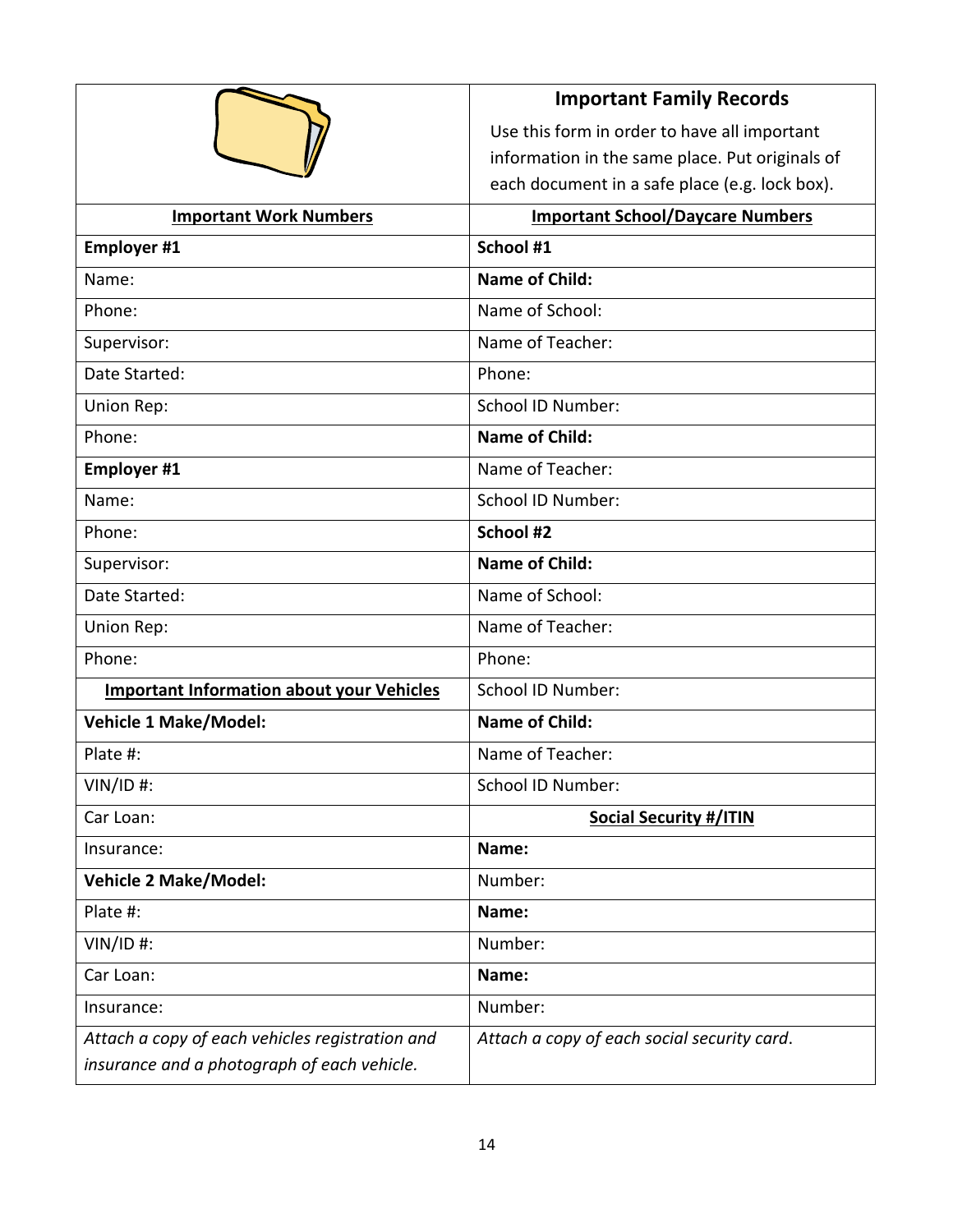#### **REGISTERING YOUR U.S. BORN CHILDREN IN MEXICO**

#### **WHAT SHOULD I DO SO THAT MY CHILDREN BORN IN THE UNITED STATES ARE REGISTERED IN MEXICO?**

#### **REQUIREMENTS:**

- Both parents must present themselves at the nearest Mexican Consulate and bring the following:
- **Original certified copy of minor child's long-form birth certificate. The birth certificate should contain the place, date and time of birth for the child, as well as the names and dates of birth of the parents. If there are errors on these documents they will not be accepted.** The original certified copies will not be returned.
- **U.S. passport or state ID of minor child.**
- Original birth certificate of both parents. If one of the parents is not a Mexican citizen, they should present their birth certificate, with an apostille from their country of origin, and translated into Spanish, unless it is a U.S. birth certificate.
- Marriage certificate (if the parents are married).
- Official and unexpired ID for both parents (passport, matricula, voting card); if one is not of Mexican origin, then they should present their valid passport from their country of origin. The name should appear as it does on the birth certificate.
- Two witnesses with official, unexpired IDs (family members, friends, etc).

#### **NOTE: You must bring two double-sided copies of each document.**

**Important:** In the case of a single mother, the registration can only take place with her presence if the child is registered on the birth certificate with only her last names, and only if the father's name and information does not appear on the birth certificate.

If the registration is for an adult child over the age of 18, the registration can take place without the presence of the parents.

The registration is free. The cost for each certified copy of the registration is \$13. If you want a certified copy, it will be sent by mail. Bring a pre-paid EXPRESS MAIL envelope with you the day of the appointment (available at the U.S. post office).

#### **THE REGISTRATION WILL TAKE PLACE BY APPOINTMENT ONLY BY CALLING (313) 964-4515 EXT. 15. PLEASE CALL BETWEEN 3 PM AND 5 PM.**



**The Penobscot Building 645 Griswold Street, Suite 830 Detroit, MI 48226**  Phone numbers: 313-964-4515/ 4517/ 4532/ 4534 Fax: 313-964-4522 Mexitel: 1-877-369-4835 (schedule an appointment) Email: detroit@sre.gob.mx Website: www.sre.gob.mx/detroit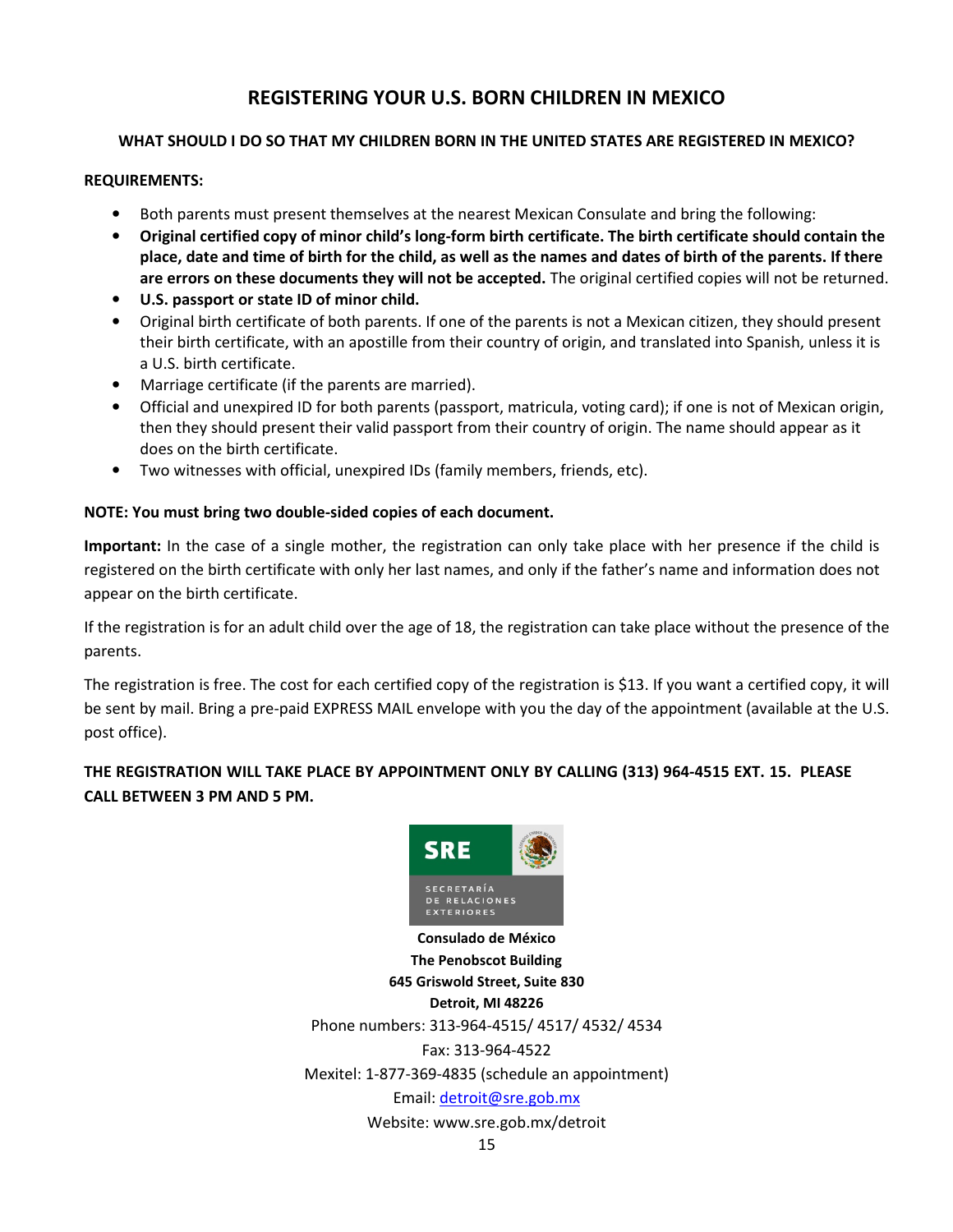

# **Family Medical Information and Identification**

Attach a copy of birth certificates, records of vaccination, and photos of each family member.

| <b>Family Member #1</b>                     |              |     |           |  |
|---------------------------------------------|--------------|-----|-----------|--|
| Name:                                       |              |     |           |  |
| Date of Birth:                              | Organ Donor: | Yes | <b>No</b> |  |
| Allergies:                                  |              |     |           |  |
| Medications:                                |              |     |           |  |
|                                             |              |     |           |  |
| Medical Conditions & Medical History:       |              |     |           |  |
|                                             |              |     |           |  |
| <b>Family Member #2</b>                     |              |     |           |  |
| Name:                                       |              |     |           |  |
| Date of Birth:                              | Organ Donor: | Yes | <b>No</b> |  |
| Allergies:                                  |              |     |           |  |
| Medications:                                |              |     |           |  |
|                                             |              |     |           |  |
| Medical Conditions & Medical History:       |              |     |           |  |
|                                             |              |     |           |  |
| <b>Family Member #3</b>                     |              |     |           |  |
| Name:                                       |              |     |           |  |
| Date of Birth:                              |              |     |           |  |
|                                             | Organ Donor: | Yes | No        |  |
| Allergies:                                  |              |     |           |  |
| Medications:                                |              |     |           |  |
|                                             |              |     |           |  |
| Medical Conditions & Medical History:       |              |     |           |  |
|                                             |              |     |           |  |
| <b>Family Member #4</b>                     |              |     |           |  |
| Name:                                       |              |     |           |  |
| Date of Birth:                              | Organ Donor: | Yes | <b>No</b> |  |
| Allergies:                                  |              |     |           |  |
| Medications/Medical Conditions and history: |              |     |           |  |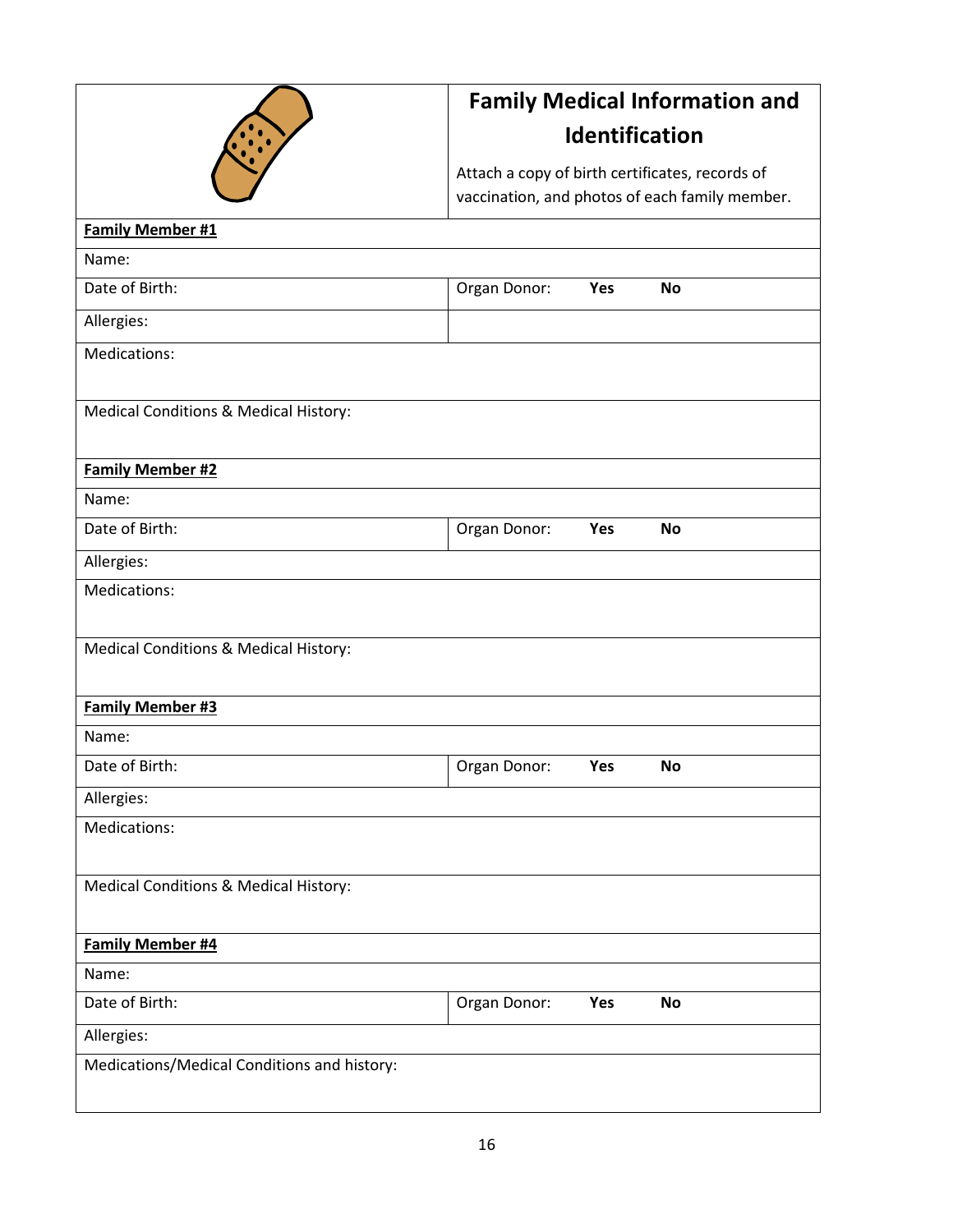| <b>Family Member #5</b>                  |                                                                   |  |  |
|------------------------------------------|-------------------------------------------------------------------|--|--|
| Name:                                    |                                                                   |  |  |
| Date of Birth:                           | Organ Donor:<br>Yes<br>No                                         |  |  |
| Allergies:                               |                                                                   |  |  |
| Medications:                             |                                                                   |  |  |
| Medical Conditions & Medical History:    |                                                                   |  |  |
| Family Member #6                         |                                                                   |  |  |
| Name:                                    |                                                                   |  |  |
| Date of Birth:                           | Organ Donor:<br>Yes<br>No                                         |  |  |
| Allergies:                               |                                                                   |  |  |
| Medications:                             |                                                                   |  |  |
| Medical Conditions & Medical History:    |                                                                   |  |  |
| Family Member #7                         |                                                                   |  |  |
| Name:                                    |                                                                   |  |  |
| Date of Birth:                           | Organ Donor:<br>Yes<br><b>No</b>                                  |  |  |
| Allergies:                               |                                                                   |  |  |
| Medications:                             |                                                                   |  |  |
| Medical Conditions & Medical History:    |                                                                   |  |  |
| Persons who CAN pick up my children from | Persons who CANNOT pick up my children                            |  |  |
| school/day care                          |                                                                   |  |  |
| Name:                                    | Name:                                                             |  |  |
| Date of Birth:                           |                                                                   |  |  |
| Home Phone:                              | Name:                                                             |  |  |
| Cell Phone:                              |                                                                   |  |  |
| Work:                                    | Name:                                                             |  |  |
| Relationship:                            |                                                                   |  |  |
| Name:                                    | *Please inform personnel at your children's school                |  |  |
| Date of Birth:                           | that the persons listed in these sections have                    |  |  |
| Home Phone:                              | permission to pick up your children or do not have                |  |  |
| Cell Phone:                              | permission.<br>*If there is a restraining order, attach a copy of |  |  |
| Work:                                    | this order and file another copy with the school                  |  |  |
| Relationship:                            | and/or day care of your children.                                 |  |  |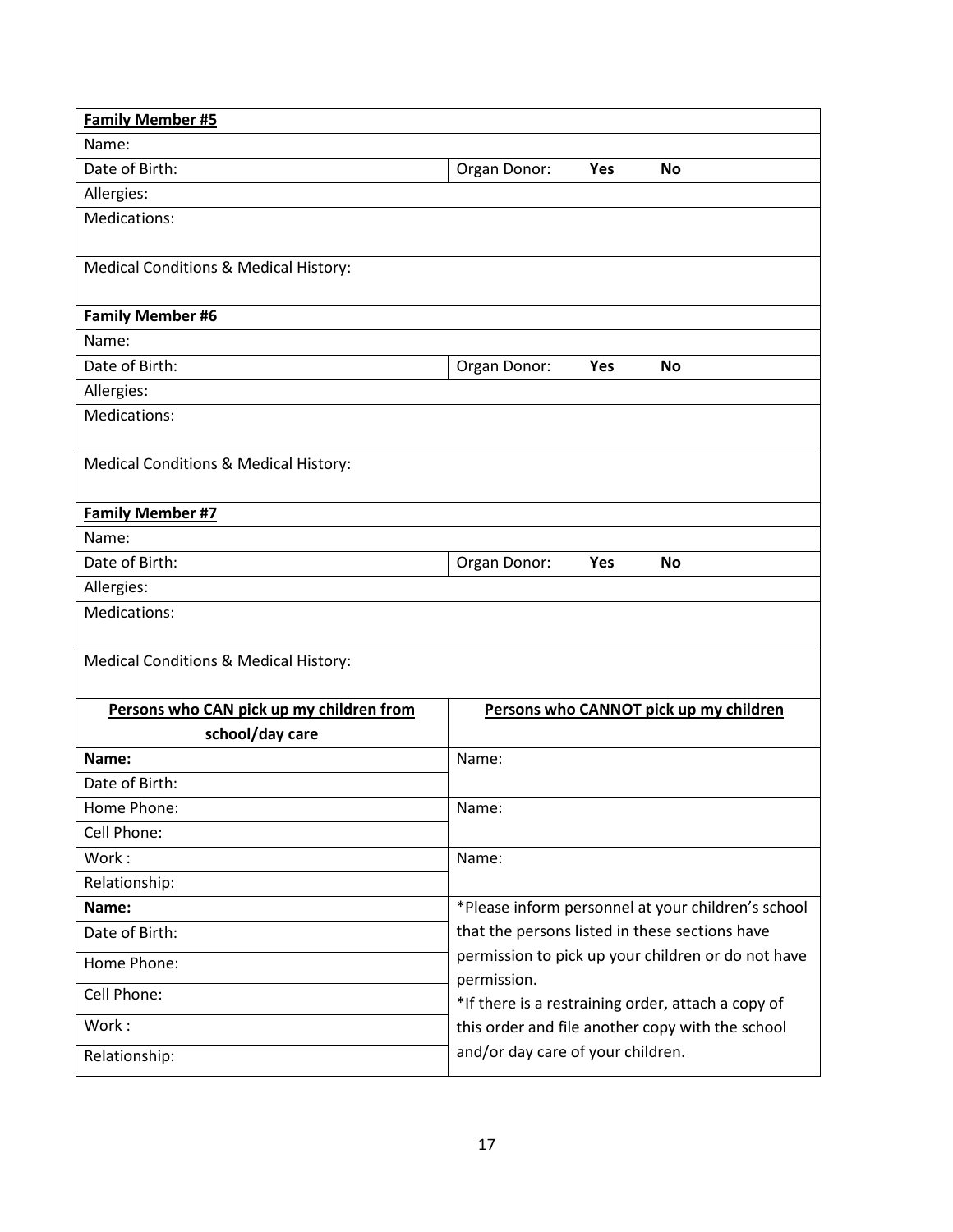| <b>Ultima</b><br><b>Boxes</b> |
|-------------------------------|
| <b>Illingsy</b>               |

# **Contacts for Legal Problems, Identity Theft, and Fraud**

*For your security*, *DO NOT NOTE the numbers of your credit cards or account numbers on this* 

*document.* 

| <b>Credit Card Companies</b>                     | <b>Contacts for your Financial Affairs</b> |  |
|--------------------------------------------------|--------------------------------------------|--|
| Card #1                                          | <b>Checking Account #1</b>                 |  |
| Company:                                         | Bank:                                      |  |
| Toll-Free Number:                                | <b>Toll-Free Number:</b>                   |  |
| Names on Card:                                   | Persons with Access:                       |  |
| Card #2                                          | <b>Checking Account #2</b>                 |  |
| Company:                                         | Bank:                                      |  |
| Toll-Free Number:                                | <b>Toll-Free Number:</b>                   |  |
| Names on Card:                                   | Persons with Access:                       |  |
| Card #3                                          | <b>Savings Account #1</b>                  |  |
| Company:                                         | Bank:                                      |  |
| Toll-Free Number:                                | Toll-Free Number:                          |  |
| Names on Card:                                   | Persons with Access:                       |  |
|                                                  | <b>Savings Account #2</b>                  |  |
|                                                  | Bank:                                      |  |
| <b>Report theft of credit cards IMMEDIATELY!</b> | Toll-Free Number:                          |  |
|                                                  | Persons with Access:                       |  |
| <b>Public Agency Contacts</b>                    | <b>Civil Legal Assistance</b>              |  |
| Domestic Violence Help:                          | Legal Aid:                                 |  |
| <b>Public Prosecutor:</b>                        | Immigration Attorney:                      |  |
| Report Child Abuse:                              | Other Attorney:                            |  |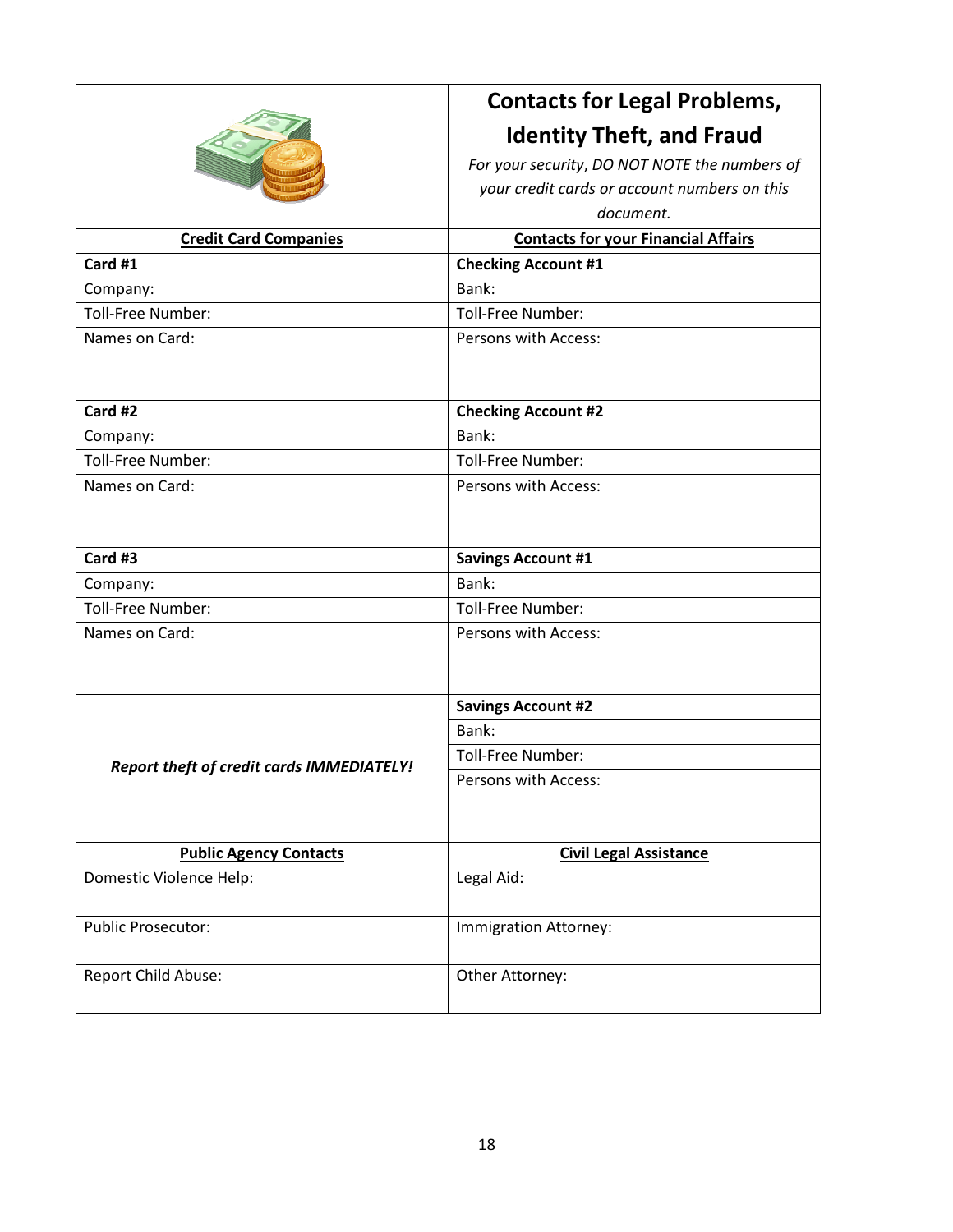

# **Emergency Care for Pets**

| <b>Pet #1</b>                    |                                   |  |  |
|----------------------------------|-----------------------------------|--|--|
| Name:                            |                                   |  |  |
| Date of Birth:                   |                                   |  |  |
| Breed:                           |                                   |  |  |
| Description:                     |                                   |  |  |
|                                  |                                   |  |  |
|                                  |                                   |  |  |
| <b>Registration Number:</b>      |                                   |  |  |
| Medications:                     |                                   |  |  |
|                                  |                                   |  |  |
| <b>Medical Problems:</b>         |                                   |  |  |
|                                  |                                   |  |  |
| <b>Pet #1</b>                    |                                   |  |  |
| Name:                            |                                   |  |  |
| Date of Birth:                   |                                   |  |  |
| Breed:                           |                                   |  |  |
| Description:                     |                                   |  |  |
|                                  |                                   |  |  |
|                                  |                                   |  |  |
| <b>Registration Number:</b>      |                                   |  |  |
| Medications:                     |                                   |  |  |
|                                  |                                   |  |  |
| <b>Medical Problems:</b>         |                                   |  |  |
|                                  |                                   |  |  |
| Veterinarian                     | <b>Emergency Housing for Pets</b> |  |  |
| Name:                            | Name:                             |  |  |
| Phone:                           | Phone:                            |  |  |
| Address:                         | Address:                          |  |  |
|                                  |                                   |  |  |
| Emergency Phone:                 |                                   |  |  |
| Attach a photograph of each pet! |                                   |  |  |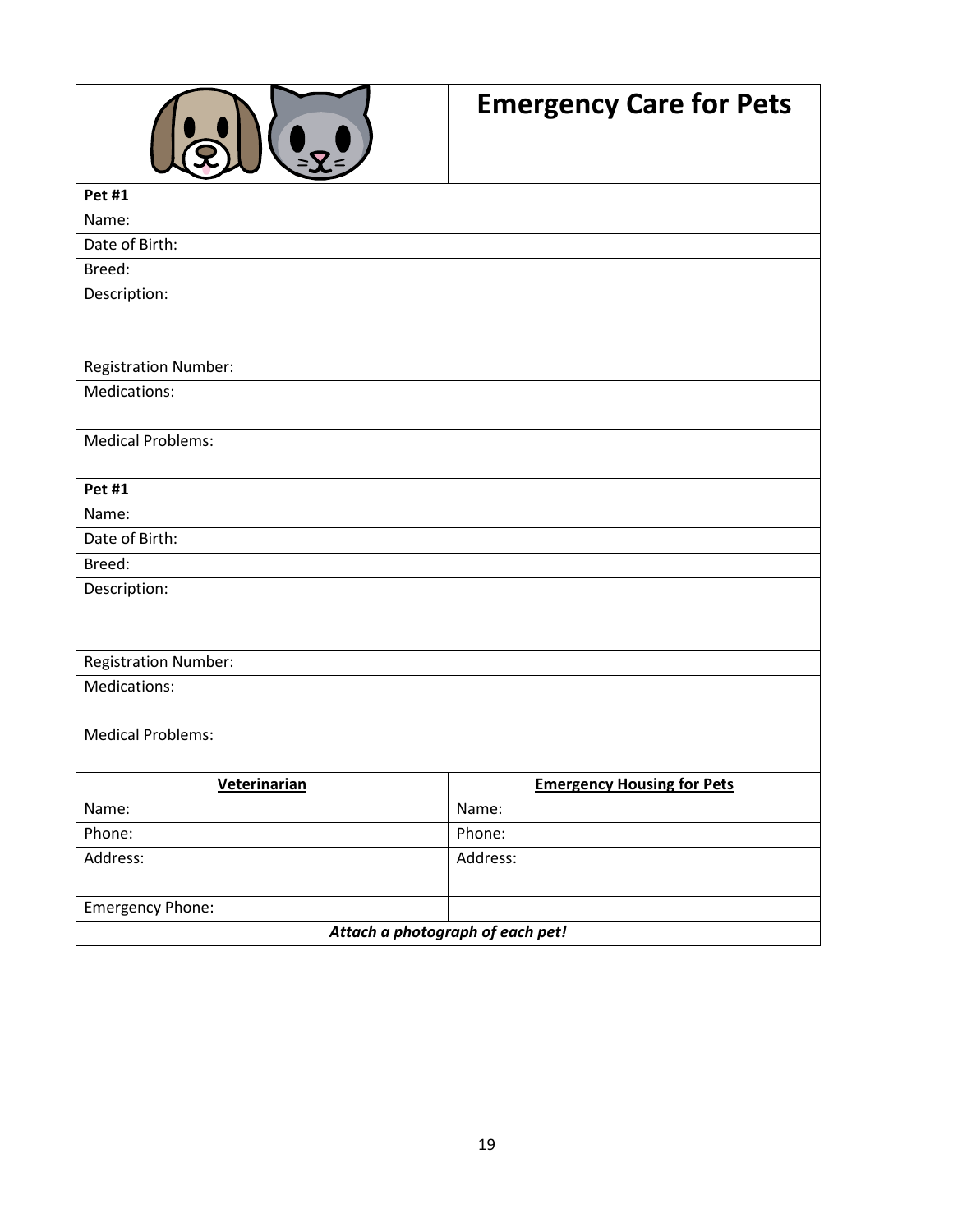# APPENDIX C....

# **IMPORTANT NUMBERS**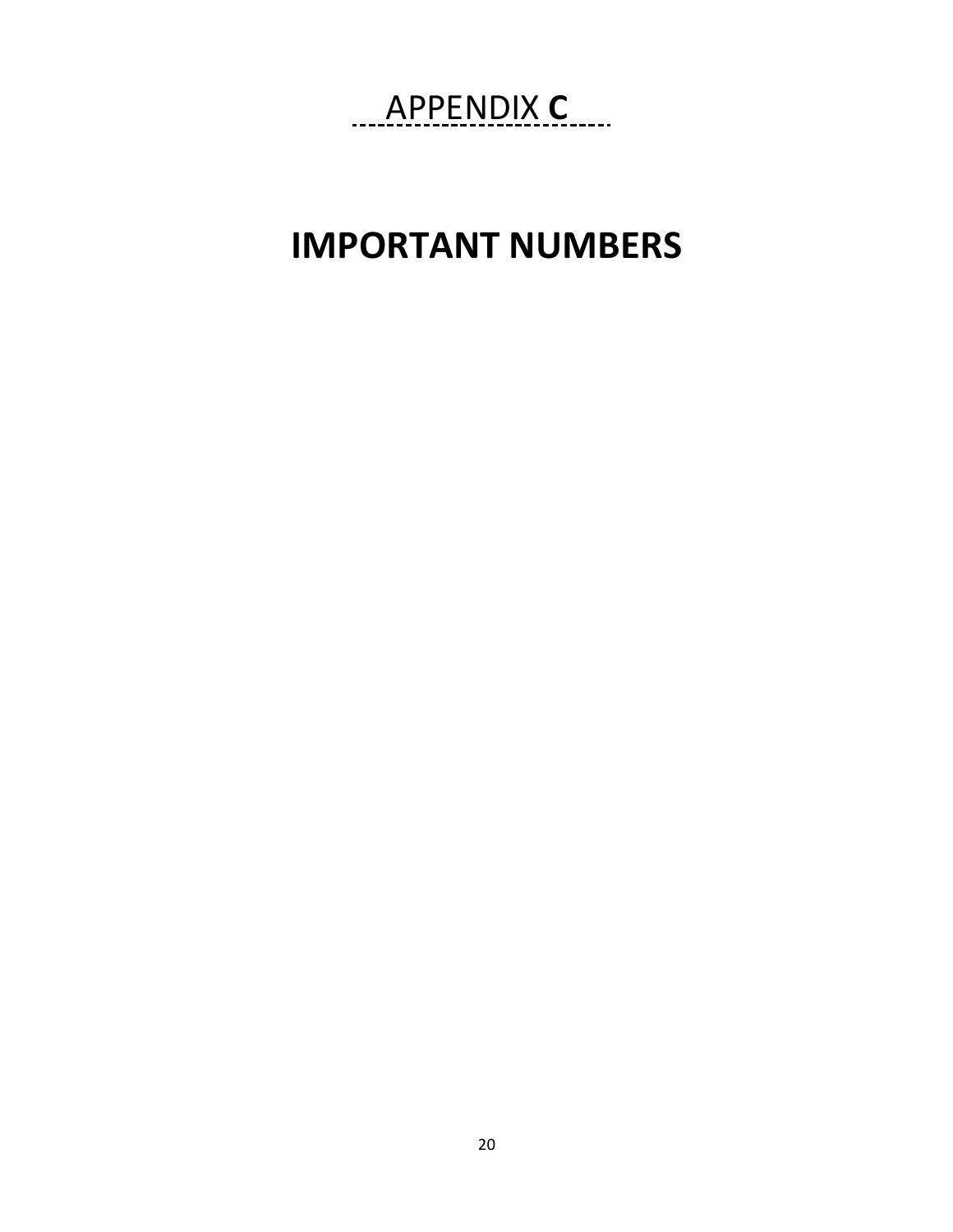#### **Information for Detained Immigrants and Immigrant Advocates in Michigan:**

**ICE Detainee Locator Online**  http://locator.ice.gov/odls/homePage.do

#### **Immigrant Detention Centers:**

#### **Calhoun County Jail**

185 E. Michigan Street Battle Creek, Michigan 49014 (269) 969-6303

#### **Chippewa County Jail**

325 Court Street Sault Ste. Marie, MI 49783 (906) 635-7620

**Wayne County Jail – "Dickerson"** 3501 Hamtramck Dr. Detroit, MI 48212 (313) 875-7000

**Monroe County Dormitory Facility**  7000 East Dunbar Road Monroe, Michigan 48161 (734) 240-8000

#### **Government Offices:**

#### **Immigration and Customs Enforcement (ICE) –**

| <b>Detroit</b>      | <b>Grand Rapids</b>         |
|---------------------|-----------------------------|
| 333 Mt. Elliott St. | 517 Ottawa Ave NW           |
| Detroit, MI 48207   | Grand Rapids, MI 49503-1424 |
| $(313)$ 568-6049    | $(616)$ 254-1200            |

#### **United States Citizenship and Immigration Services (USCIS):**

**USCIS National Customer Service Line**  1-800-375-5283

#### **USCIS Detroit District Office**

11411 East Jefferson Ave Detroit, MI 48214 (313) 926-4202\*

#### **Executive Office for Immigration Review Immigration Court:**

#### **Detroit Court**

477 Michigan Ave, Ste. 440 Detroit, MI 48226 (313) 226-2603

**Customs and Borders Protections (CBP)/ICE:** 

#### **Grand Rapids**

6450 Air Cargo Drive SE Grand Rapids, MI 49512 (616) 942-5245

**\***If the recorded message does not address your question for USCIS about an application that is being decided at the Detroit District Office and you need to speak, press 1 and extension 4522 to speak with an operator

Automated information line for court date and decision information for aliens in removal (deportation) proceedings – "A#" is required but anyone can call: 1-800-898-7180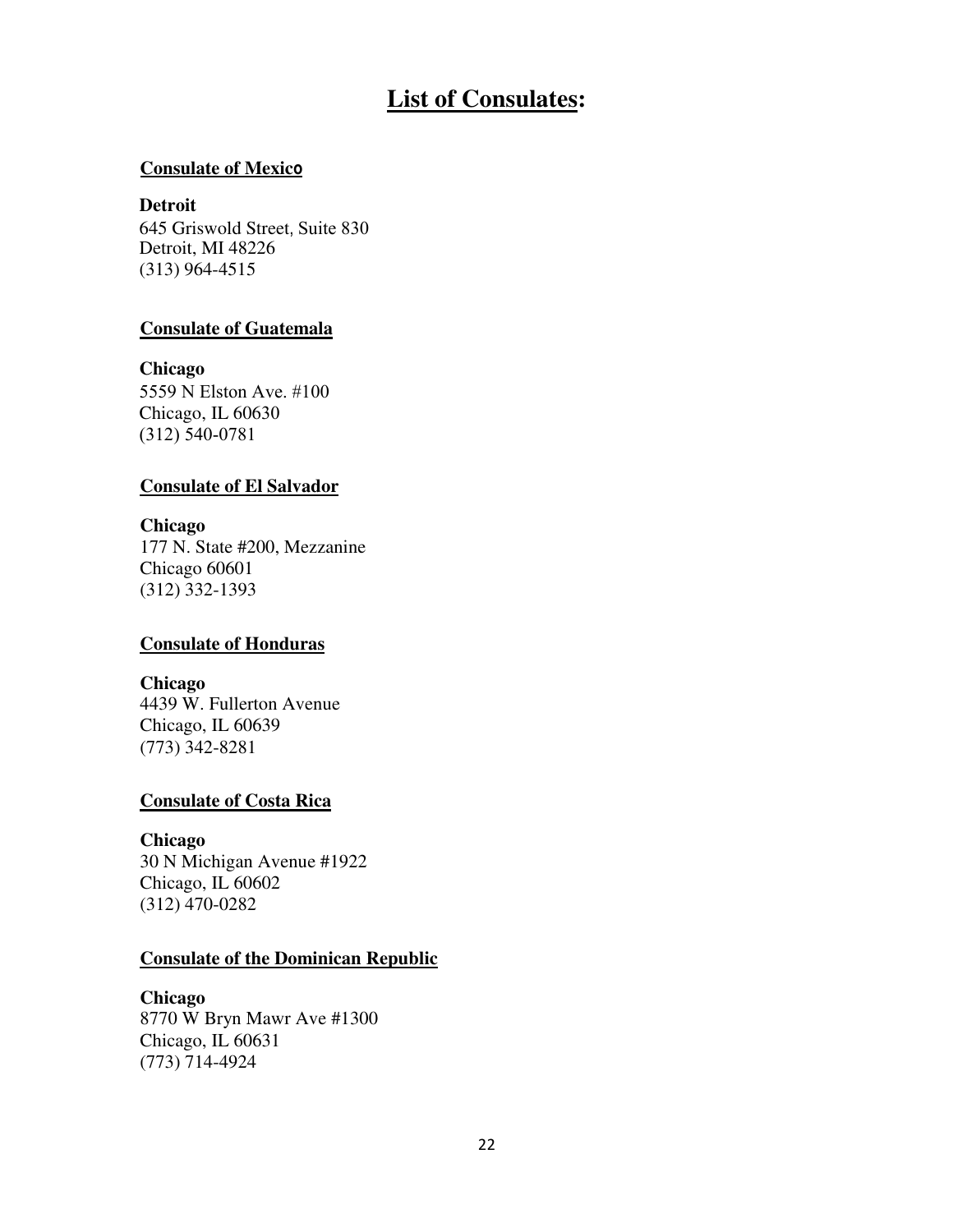## **Here's a list of other facilities where individuals could be detained:**

#### **Chippewa County Correctional Facility**

Warden Connie Horton 4269 W. M-80 Kincheloe, MI 49784 (906) 495-2275

#### **Monroe County Main Jail Facility**

100 E 2nd Street Monroe, MI 48161 734-240-7430

## *Detroit Field Office Calhoun County Correctional Center*

#### **Enforcement and Removal Operations Leadership**

Facility Main Telephone Line: (269) 969-6304 Field Office Main Telephone Line: (313) 568-6049

#### **Facility Location**

#### **Street Address:**

185 E. Michigan Street Battle Creek, MI 49014

**Parking:** Parking adjacent to facility.

**Accessibility for Individuals with Special Needs:** The facility is in compliance with the Americans with Disabilities Act (ADA).

#### **Hours of Visitation**

*Friends and Family Visits* 

Mondays through Fridays: 7 a.m. – 3:00 p.m.

**A-E** Monday **F-J** Tuesday **K-O** Wednesday **P-T** Thursday **U-Z** Friday

Visitors must sign-in no later than 2:15 p.m. for visitation.

Visitors must present a valid verifiable government-issued identification card to enter the facility.

Visits shall not exceed 20 minutes per visit and allowed two visits per day for a maximum visitation time of 40 minutes per day.

Minors who are visiting the facility must be accompanied by an adult guardian (18 years or older). Minors must not be left unaccompanied in the waiting room, visiting room, or any other area.

**St. Clair County Jail**  1170 Michigan Road Port Huron, MI 48060-4658 (810) 987-1721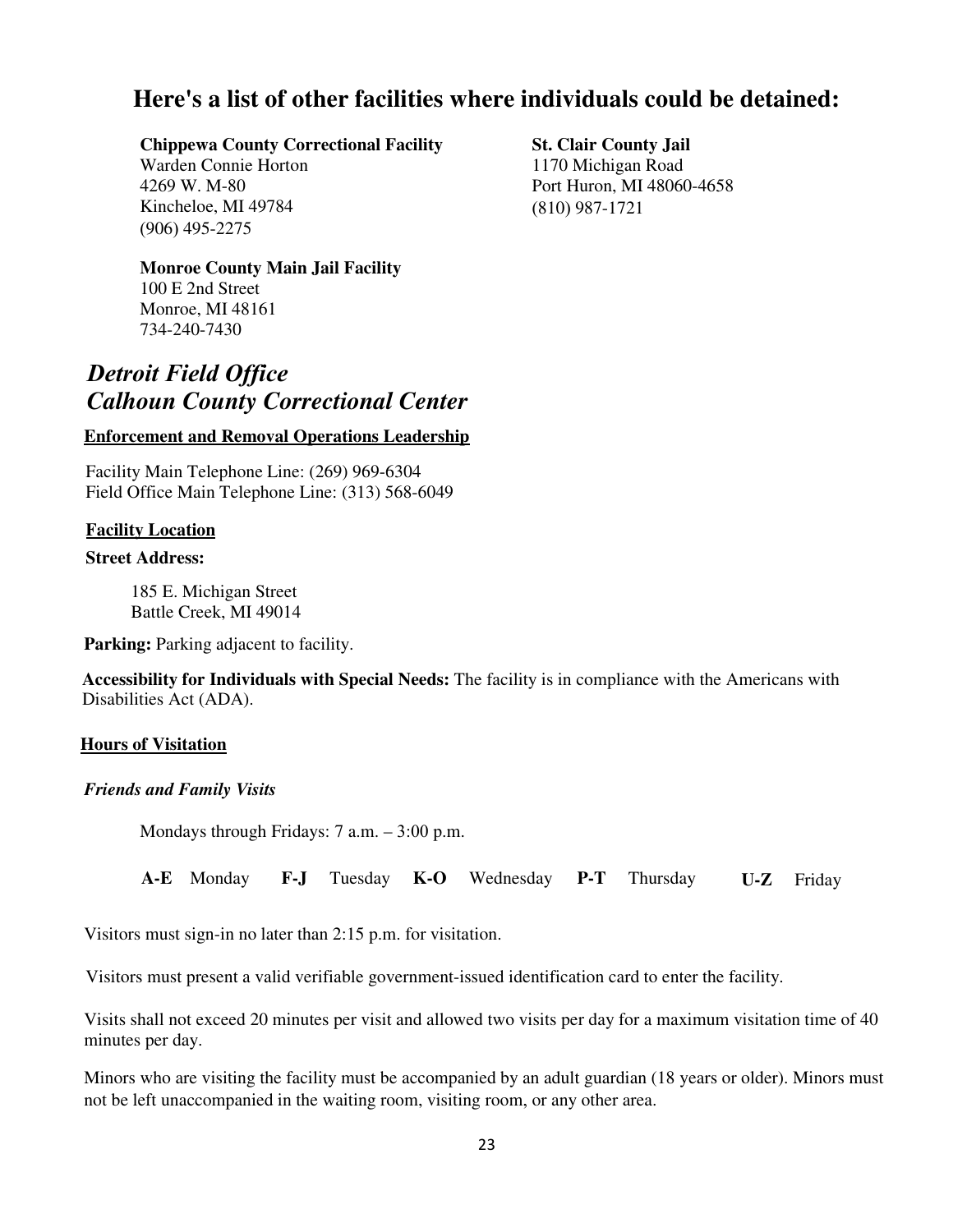#### *Attorney Visits*

Legal representatives of detainees are authorized to visit their clients during the following hours:

Daily, 7 a.m. – 3 p.m. There are no restrictions as to the number of legal representatives' visits, with the exception of a declared facility emergency.

A list of pro bono (free) legal organizations will be posted in all detainee housing units and other appropriate areas. This list shall be updated quarterly. If a detainee wishes to see a representative or paralegal from that organization, it is the detainee's responsibility to contact them for an appointment.

#### *Consular Visits*

Consular officials may meet with their detained nationals at any time. It is requested that prior arrangements be made with the ICE Supervisory Deportation Officer to the extent possible, and that consular officials bring appropriate credentials when they come to the facility. The ICE Supervisory Deportation Officer in charge of the facility can be reached at (313) 568-6049, ext. 8562.

#### *Clergy Visits*

Clergy may visit detainees at any time, but must make prior arrangements with the Chaplain's Office at (269) 969-6304.

#### *Visiting Restrictions*

- 1. All family or other social visits are non-contact.
- 2. No firearms or weapons of any kind are permitted in the facility.
- 3. If visitors are or appear to be intoxicated, visitation will not be allowed.
- 4. All visitors are subject to search while in the facility.
- 5. Visitors are not allowed to pass or attempt to pass any items to detainees.
- 6. Visitors are not allowed to carry any items into the visitation area.

#### *Search Procedures (prior to or during all visitations)*

All individuals requesting admittance to the facility or the visitation area are subject to a pat-down search of their person, an inspection of their belongings, and a metal scan search. Individuals refusing to cooperate with a reasonable search will not be admitted. No firearms or weapons of any kind are permitted. No electronic devices (cell phones, pagers, radios, etc.) are permitted in the secure areas of this facility.

#### **Contacting Us**

If you need information about a detainee that is housed at this facility, you may call (313) 568-6047 between the hours of 7 a.m. and 5 p.m. When you call, please have the individual's biographical information ready, including first, last and hyphenated names, any aliases he or she may use, date of birth, and country of birth.

#### **Calling a Detainee**

Detainees cannot receive incoming calls. If you need to get in touch with a detainee to leave an urgent message, you must call (269) 969-6304 or (313) 568-6047 and leave the detainee's full name, alien registration number and your name and telephone number where you can be reached. The detainee will be given your message.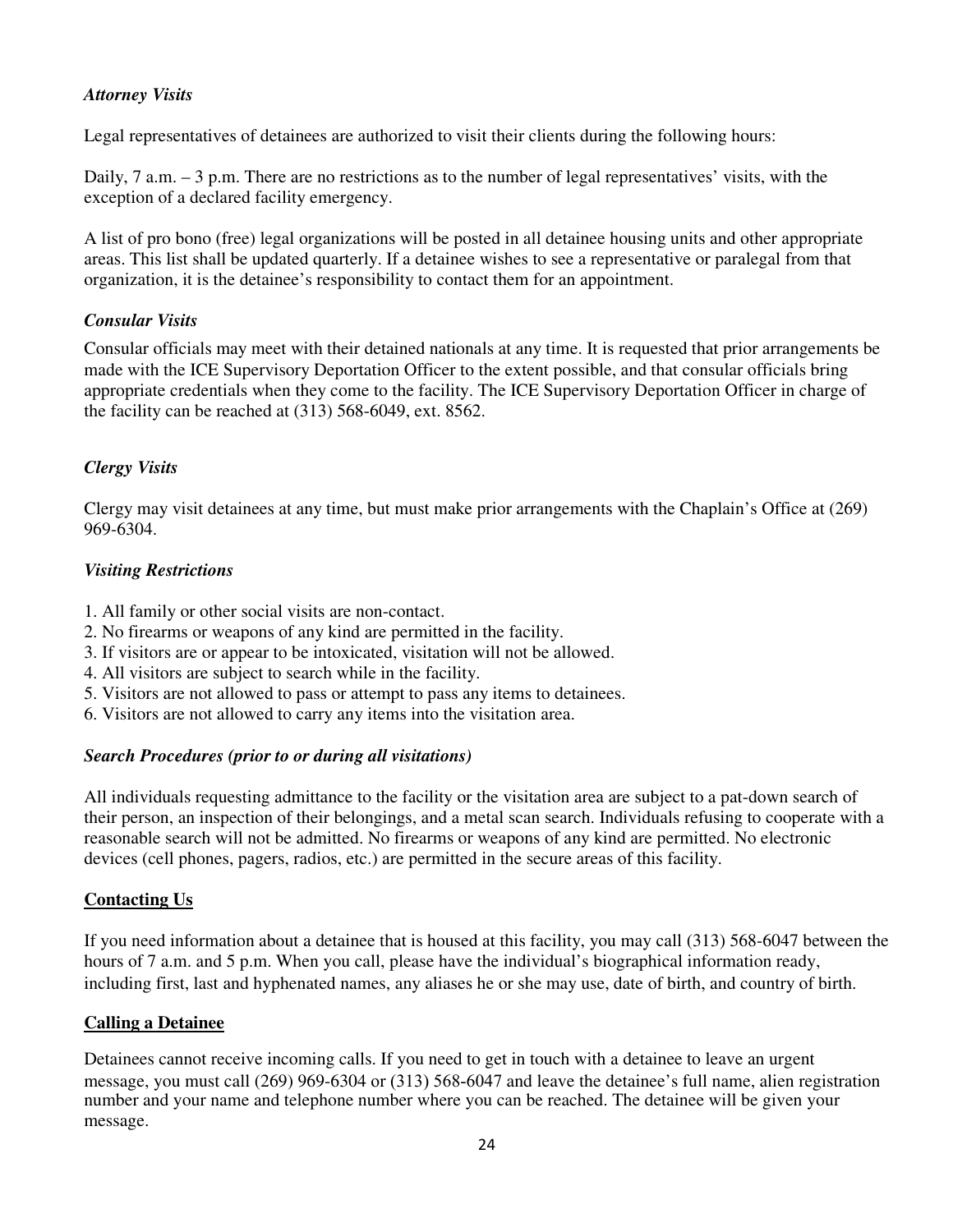#### **Freedom of Information Act (FOIA)**

All FOIA and Privacy Act requests must be submitted on form G-639 (Freedom of Information / Privacy Act Request) or in letter format. All requests must contain the original, notarized signature of the subject in question. Please complete the form G-639 thoroughly and if writing a letter, be sure to include the full name, any other names used, date of birth, place of birth, A-number of the alien you are seeking information about, as well as your full name, address, and telephone number, so that we may contact you if we have any questions.

#### *Mail your FOIA or Privacy Act request to:*

U.S. Immigration and Customs Enforcement Freedom of Information Act Office 800 North Capitol Street, NW, Room 585 Washington, D.C. 20536

Phone – 1-866-633-1182 E-mail – ICE-FOIA@dhs.gov

#### **Finding the Status of a Case**

#### *Immigration Court*

For information about a matter before the immigration court, you may call 1-800-898-7180 to speak with them directly. Applications for relief from removal and other applications requested by the immigration judge must be filed directly with the immigration court.

#### *Board of Immigration Appeals (BIA)*

For information about a matter before the Board of Immigration Appeals (BIA), you may call (703) 605-1007 where you can obtain automated information or speak with a live representative during office hours.

#### **Legal Help**

For a list of pro bono representatives that offer free services on the national level and could help you, see APPENDIX A, or go to this website: http://www.justice.gov/eoir/list-pro-bono-legal-service-providers.

#### **Press/Media**

The Facility has a responsibility to protect the privacy and other rights of detainees and members of the staff. Therefore, interviews will be regulated to ensure the orderly and safe operation of the Facility. Ordinarily, live television or radio interviews will not be permitted in the facility. Press should contact Mr. Khaalid Walls at (313) 226-0726 for further information.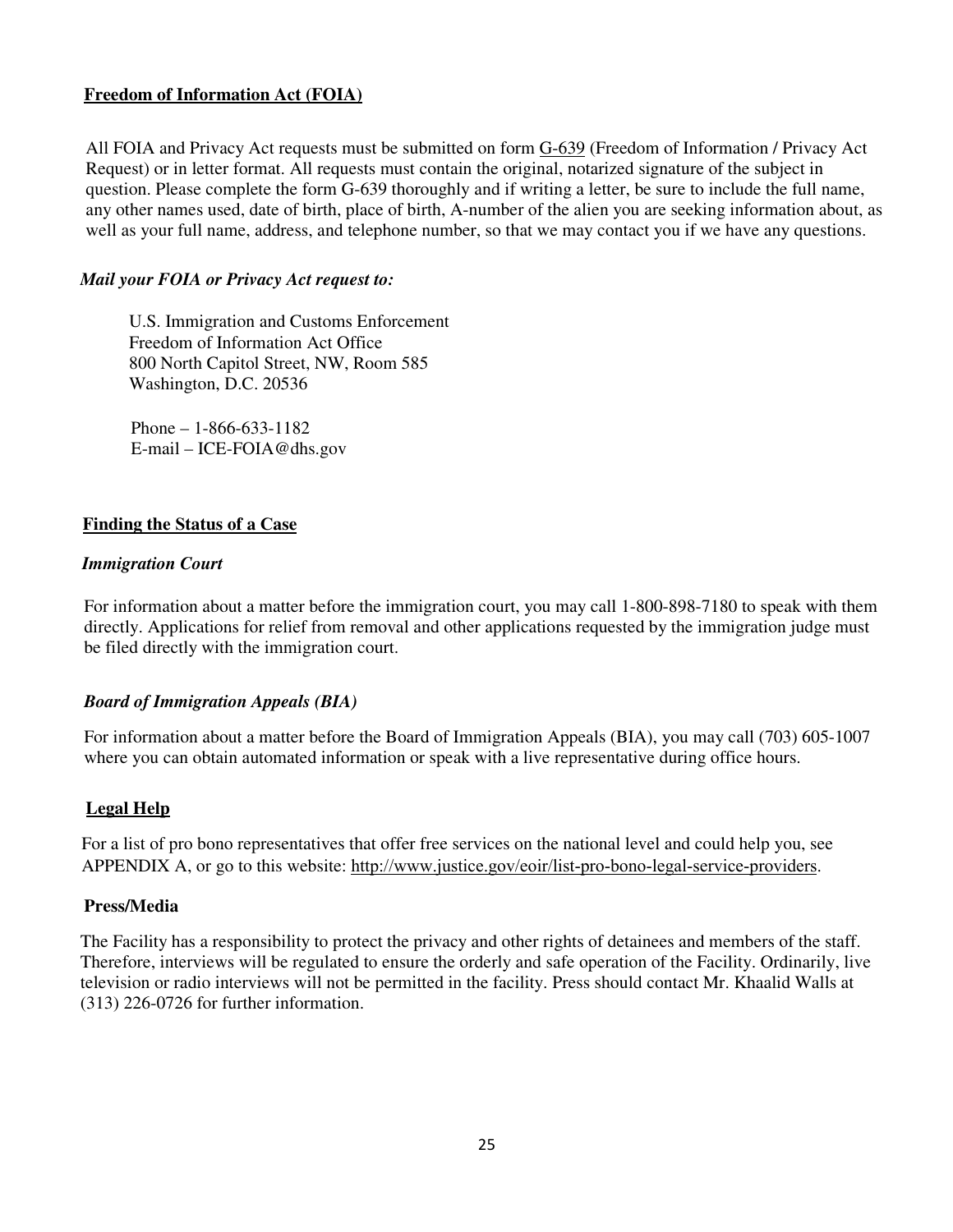#### *Personal Interviews*

A news media representative who desires to conduct an interview with a detainee must apply in writing to the Detroit Field Office, Office of Enforcement and Removal Operations, indicating familiarity with and agreement to comply with the rules and regulations of the facility as provided to that person by staff.

#### *Detainee Consent*

A detainee has the right not to be interviewed, photographed, or recorded by the media. Before interviewing, photographing, or recording the voice of a detainee, a visiting representative of the media must obtain written permission from that individual.

#### **Feedback/Complaints**

We strive to provide quality service to people in our custody, their family, friends, and to their official representatives. If you believe that we have not lived up to this commitment, we would like to know. If we have met or exceeded your expectations, please let us know that as well. To comment on the services provided at this office, please write to:

Field Office Director, Enforcement and Removal Operations U.S. Immigration and Customs Enforcement 333 Mt. Elliott Street Detroit, MI 48207

If you feel that an ICE employee or contract services employee mistreated you and wish to make a complaint of misconduct, you may:

Contact the Field Office Director at:

Field Office Director, Enforcement and Removal Operations U.S. Immigration and Customs Enforcement 333 Mt. Elliott Street Detroit, MI 48207 (313) 568-6049

Write the Office of Professional Responsibility:

Director, Office of Professional Responsibility U.S. Immigration and Customs Enforcement P.O. Box 14475 Pennsylvania Ave, NW Washington, D.C. 20044

Contact the Joint Intake Center:

Phone Number: 1-877-2INTAKE Email: Joint.Intake@dhs.gov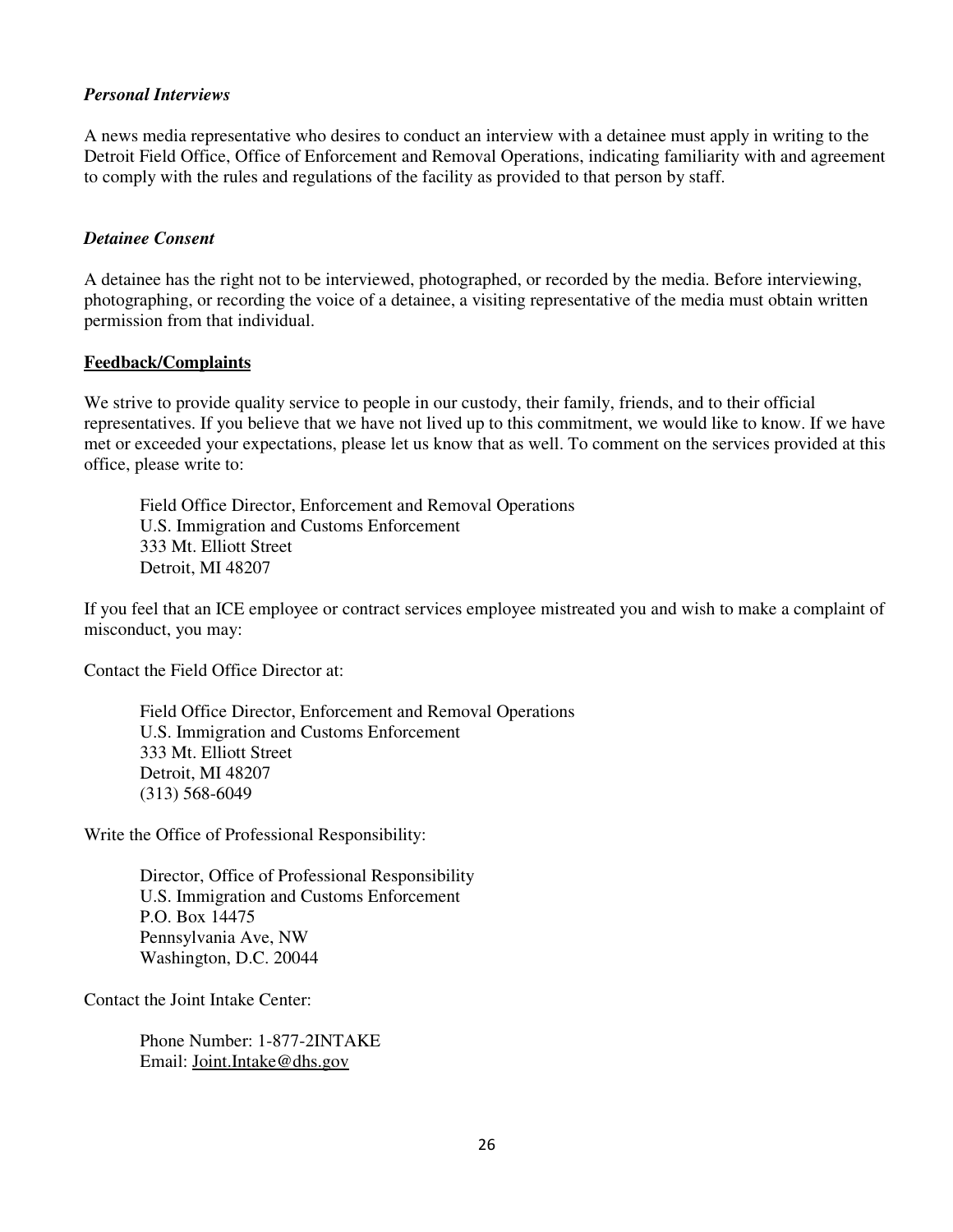You may also contact the Department of Homeland Security, Office of Inspector General:

245 Murray Drive, Building 410 Stop: 2600 Washington, D.C. 20528

Phone: 1-800-323-8603 Fax: 202-254-4292 Email: DHSOIGHOTLINE@DHS.GOV

#### **Local Procedures**

#### *To post a Departure or Delivery Bond*

These bonds are posted when a person has been placed into removal proceedings while in the United States. The person supplying the bond money must show proof of identity and lawful immigration status. This person (the obligor) is responsible for ensuring that the alien presents himself before an officer or agent of this agency whenever a request is made. For bond information, please call (313) 568-6049 and ask to speak to the Deportation Officer handling the case. You must have the last name of the detainee and alien registration number before calling.

To post an immigration bond for an alien being detained by ICE, you must post the bond at 333 Mt. Elliott Street, Detroit, MI 48207, Mondays through Fridays (except public holidays) between the hours of 9 a.m. and 3 p.m. Acceptable bond forms of payment are Cashier's Check from a bank or Postal Money Order. These must be made payable to the "U.S. Department of Homeland Security."

For further questions about bonds, please contact the Debt Management Center:

Debt Management Center Telephone: (802) 288-7600 Attention: Bond Unit Fax: (802) 288-1226 P.O. Box 5000 Williston, VT 05495-5000

#### **Sending Mail**

Letters sent to detainees must include the detainee's A-number (File Number), facility ID number, plus the sender's name and address. To enhance the safety of the facility, all incoming mail is subject to screening for contraband. The mail is not read upon opening, only inspected by the delivering officer. Detainees may send mail from the facility. Detainees may seal their outgoing letters and place them in the provided receptacle. All incoming mail will be delivered to the detainee, and outgoing mail will be routed to the proper postal office within 24 hours of receipt by facility staff. A mail pick-up and delivery schedule is posted in all housing units.

Detainees are allowed to purchase stamps for use. Generally, there is no limit to the amount of correspondence detainees may send at their own expense. Indigent detainees (those who have no means of financial support and no funds in their facility account) will be provided postage allowance at government expense.

When detainees depart the facility or are transferred to another facility, only their legal mail will be forwarded to them. General correspondence will be endorsed "Return to Sender" and returned to the post office.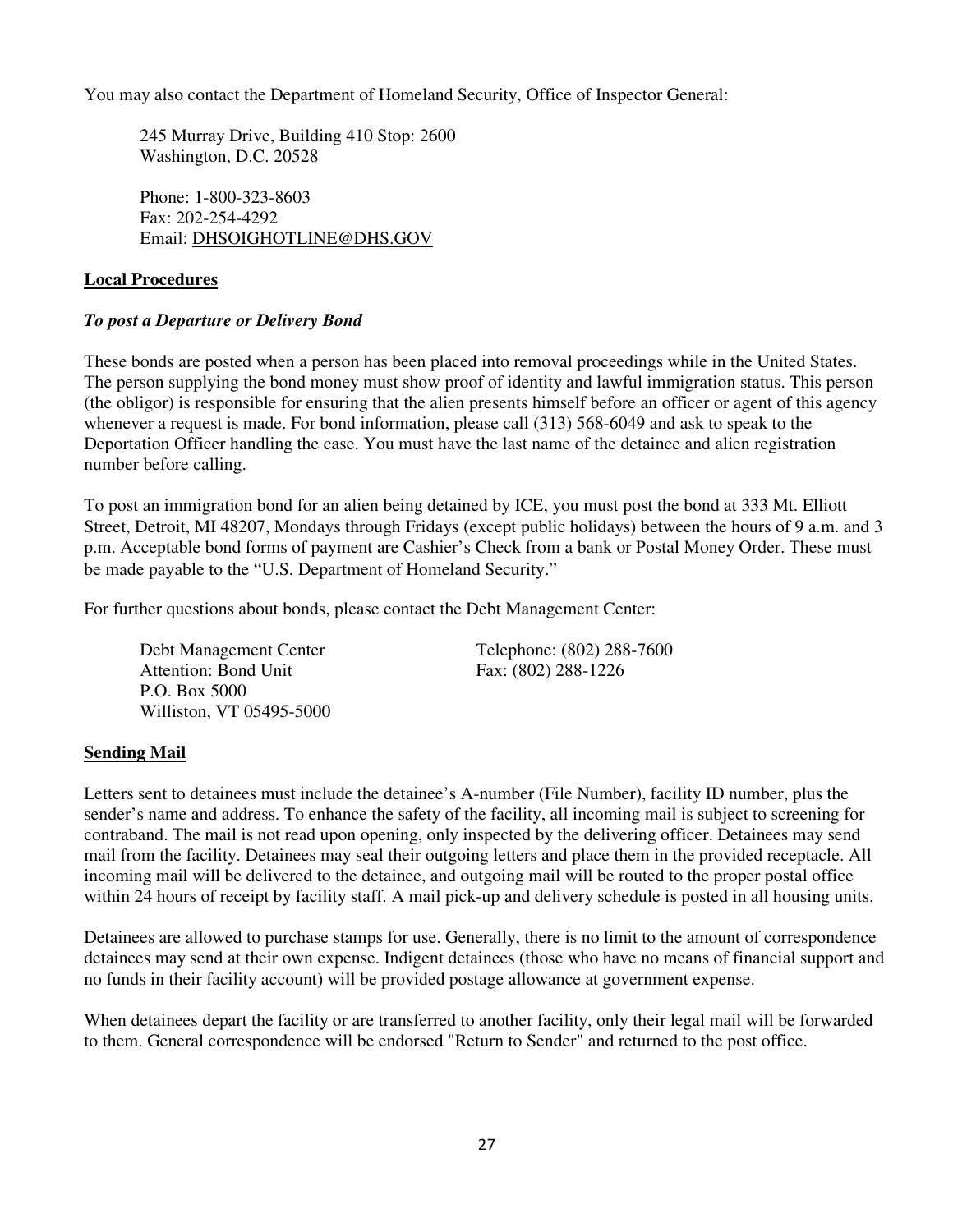#### **Sending Money**

If detainees receive funds in the mail, they will be taken to the processing area for the money to be placed into their account. The processing officer will provide a receipt for all funds received. Detainees are cautioned not to have cash sent to them in the mail.

#### **Sending Packages**

A detainee may receive items that are determined to be of necessity for the sole purpose of travel or release from agency custody with approval of the ICE Deportation Officer. Before sending packages to detainees, contact the detained-docket supervisor at the facility at:

(313) 568-6049

333 Mt. Elliott Street Detroit MI 48207

Note that detainees being removed from the United States are allowed one small piece of luggage. If a detainee does not have such baggage, such luggage can be sent/delivered after receiving approval from Supervisory Deportation Officer. Please be advised that for security reasons, no electronic devices (cell phones, electric razors, laptop computers, radios, etc.) will be accepted.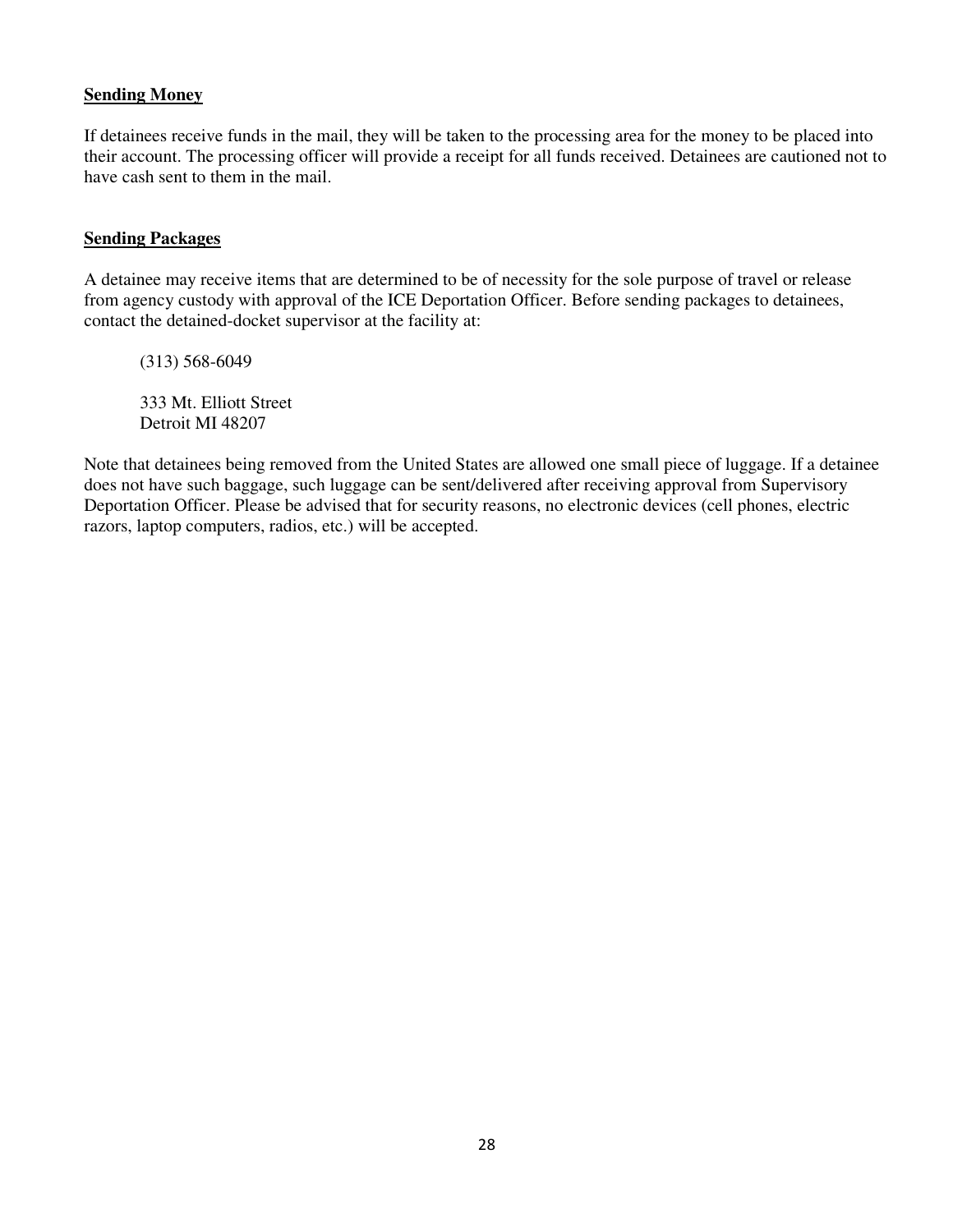# APPENDIX **D .**

# **KNOW YOUR RIGHTS CARDS**

*Cut out these cards and carry them in your wallet*.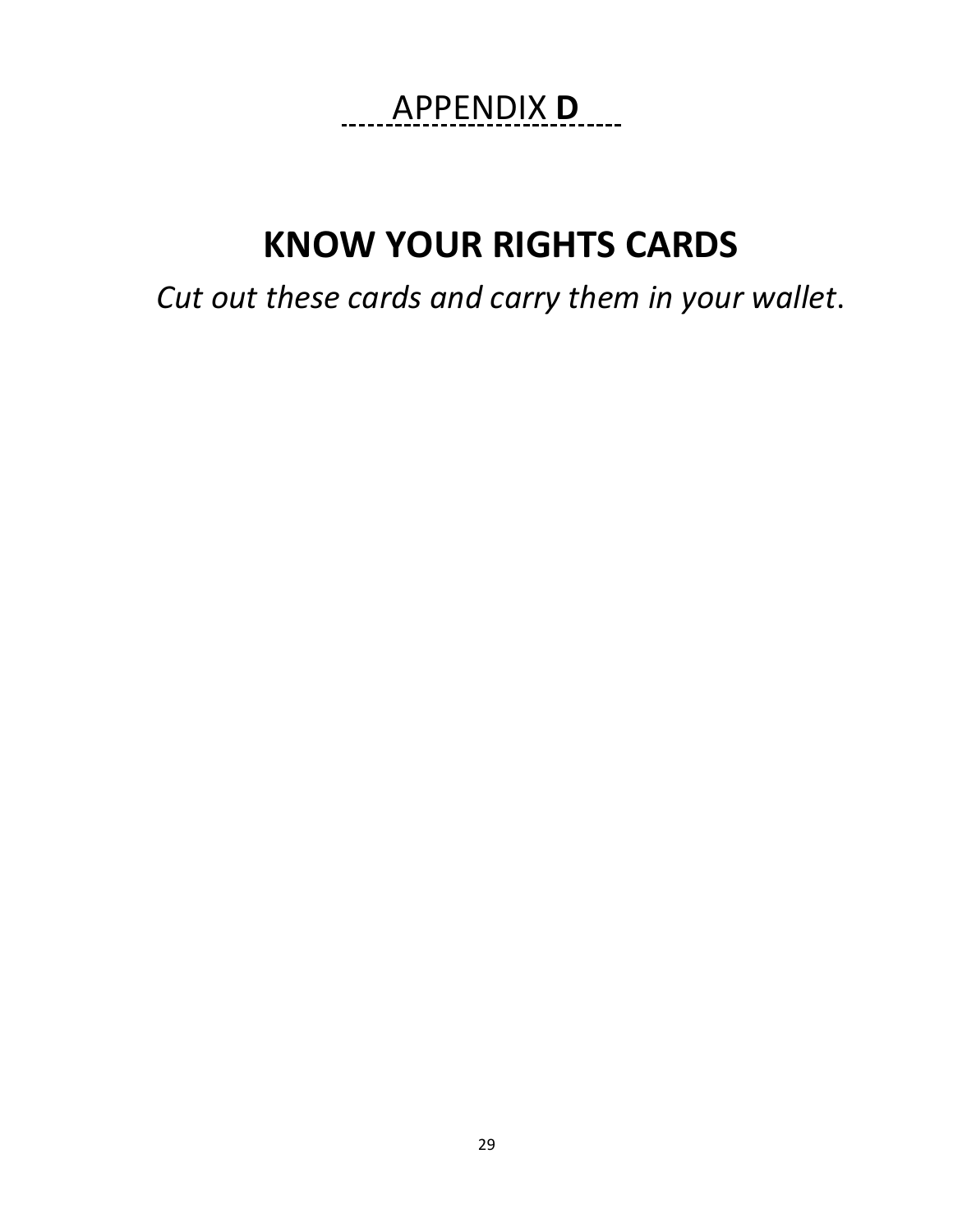#### **RIGHTS CARD**

**I am giving you this card because I do not wish to speak to you or have any further contact with you. I choose to exercise my right to remain silent and to refuse to answer your questions. If you arrest me, I will continue to exercise my right to remain silent and to refuse to answer your questions. I want to speak with a lawyer before answering your questions.** 

**I want to contact this attorney or organization:** 

**Telephone number:** 

#### **TARJETA DE DERECHOS**

**Le estoy dando esta tarjeta porque no deseo hablar o tener más contacto con usted. Yo elijo a ejercer mi derecho de mantenerme callado y me niego a contestar sus preguntas. Si me arresta, seguiré ejerciendo mi derecho a mantenerme callado y a negarme a contestar sus preguntas. Yo quiero hablar con un abogado antes de contestar cualquier pregunta.**

**Quiero contactar este abogado o organización:**

**Teléfono:** 

#### **RIGHTS CARD**

**I am giving you this card because I do not wish to speak to you or have any further contact with you. I choose to exercise my right to remain silent and to refuse to answer your questions. If you arrest me, I will continue to exercise my right to remain silent and to refuse to answer your questions. I want to speak with a lawyer before answering your questions.** 

**I want to contact this attorney or organization:** 

**Telephone number:** 

#### **TARJETA DE DERECHOS**

**Le estoy dando esta tarjeta porque no deseo hablar o tener más contacto con usted. Yo elijo a ejercer mi derecho de mantenerme callado y me niego a contestar sus preguntas. Si me arresta, seguiré ejerciendo mi derecho a mantenerme callado y a negarme a contestar sus preguntas. Yo quiero hablar con un abogado antes de contestar cualquier pregunta.**

**Quiero contactar este abogado o organización:**

**Teléfono:** 

#### **RIGHTS CARD**

**I am giving you this card because I do not wish to speak to you or have any further contact with you. I choose to exercise my right to remain silent and to refuse to answer your questions. If you arrest me, I will continue to exercise my right to remain silent and to refuse to answer your questions. I want to speak with a lawyer before answering your questions.** 

**I want to contact this attorney or organization:** 

**Telephone number:** 

#### **TARJETA DE DERECHOS**

**Le estoy dando esta tarjeta porque no deseo hablar o tener más contacto con usted. Yo elijo a ejercer mi derecho de mantenerme callado y me niego a contestar sus preguntas. Si me arresta, seguiré ejerciendo mi derecho a mantenerme callado y a negarme a contestar sus preguntas. Yo quiero hablar con un abogado antes de contestar cualquier pregunta.**

**Quiero contactar este abogado o organización:**

**Teléfono:** 

#### **RIGHTS CARD**

**I am giving you this card because I do not wish to speak to you or have any further contact with you. I choose to exercise my right to remain silent and to refuse to answer your questions. If you arrest me, I will continue to exercise my right to remain silent and to refuse to answer your questions. I want to speak with a lawyer before answering your questions.** 

**I want to contact this attorney or organization:** 

**Telephone number:** 

**Le estoy dando esta tarjeta porque no deseo hablar o tener más contacto con usted. Yo elijo a ejercer mi derecho de mantenerme callado y me niego a contestar sus preguntas. Si me arresta, seguiré ejerciendo mi derecho a mantenerme callado y a negarme a contestar sus preguntas. Yo quiero hablar con un abogado antes de contestar cualquier pregunta.**

**TARJETA DE DERECHOS**

**Quiero contactar este abogado o organización:**

#### **Teléfono:**